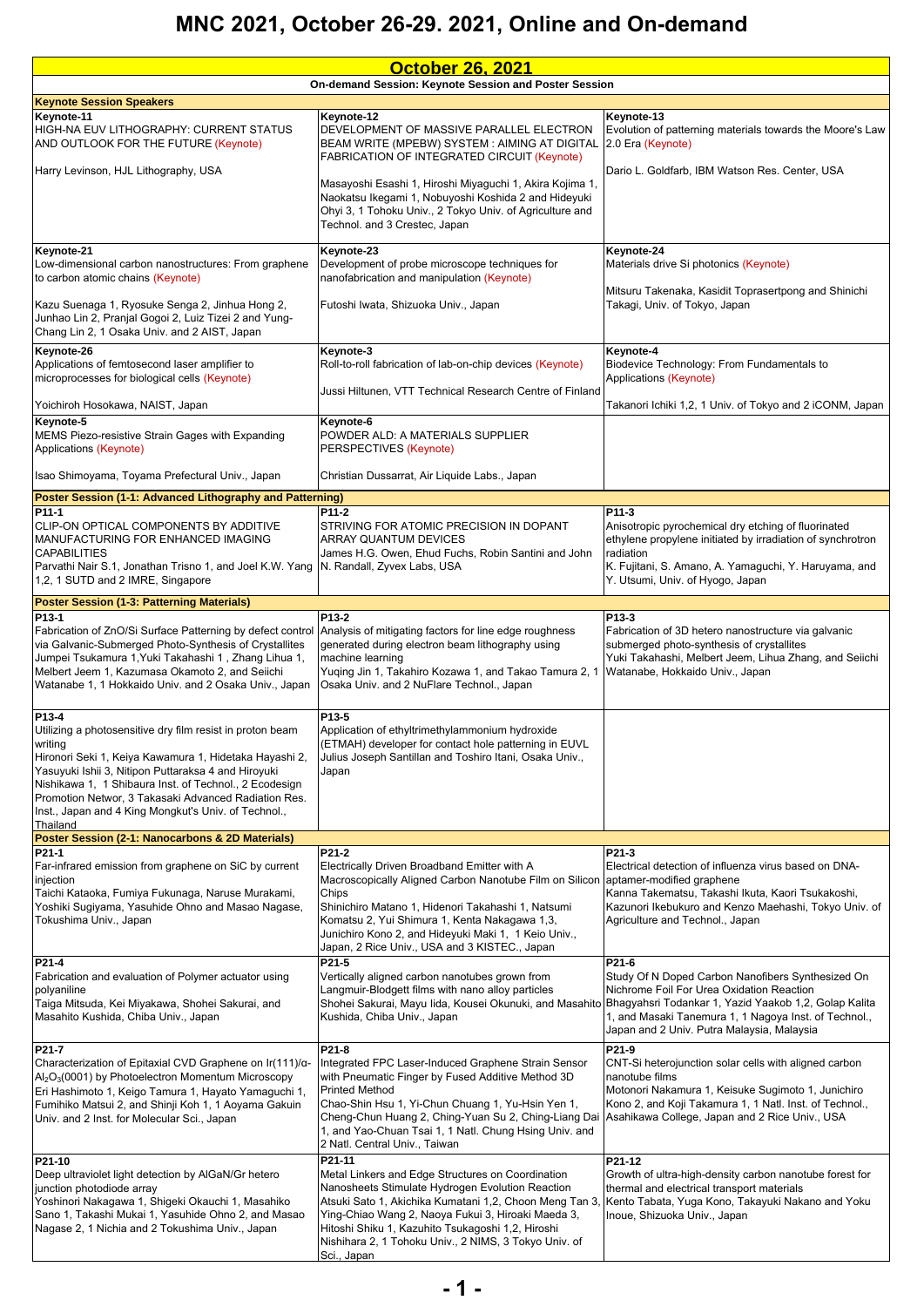| $P21-13$<br>Pd-Ni-decorated CNTs based hydrogen gas sensor<br>Maeum Han 1, Jae Keon Kim 1,2, J. Lee 1,2, H.K. An 2,<br>S.H. Kong 1 and Daewoong Jung 2, 1 Kyungpook Natl.<br>Univ. and 2 KITECH, Korea<br>P21-16                                           | P21-14<br>Highly stretchable CNT yarn strain sensor for health<br>monitoring<br>Maeum Han 1, Jun Yeop Lee 1,2, Dong Geon Jung 2,<br>Seong Ho Kong 1 and Daewoong Jung 2, 1 Kyungpook<br>Natl. Univ., 2 KITECH, Korea                                                                                               | P21-15<br>Temperature, magnetic field, and gate-voltage<br>dependence on the electrical conductivity of single-walled<br>carbon nanotube thin films<br>Hiroki Date 1, Takenori Fujii 1, Taiki Inoue 2, Esko I.<br>Kauppinen 3, Shigeo Maruyama 1 and Shohei Chiashi 1,<br>1 Univ. of Tokyo, 2 Osaka Univ., Japan and 3 Aalto Univ.,                                                                              |
|------------------------------------------------------------------------------------------------------------------------------------------------------------------------------------------------------------------------------------------------------------|--------------------------------------------------------------------------------------------------------------------------------------------------------------------------------------------------------------------------------------------------------------------------------------------------------------------|------------------------------------------------------------------------------------------------------------------------------------------------------------------------------------------------------------------------------------------------------------------------------------------------------------------------------------------------------------------------------------------------------------------|
| Study the influence of radical materials on the progress of<br>unzipping carbon nanotube<br>Rikuto Oyabu, Yuki Usami and Hirofumi Tanaka, Kyushu<br>inst. of Technol., Japan                                                                               |                                                                                                                                                                                                                                                                                                                    |                                                                                                                                                                                                                                                                                                                                                                                                                  |
| <b>Poster Session (2-2: Nanodevices)</b>                                                                                                                                                                                                                   |                                                                                                                                                                                                                                                                                                                    |                                                                                                                                                                                                                                                                                                                                                                                                                  |
| $P22-1$<br>Selective-Area Growth of Ge Nanowires on $SiO2$ -Masked<br>Si (111) Substrates by Vaper-Liquid-Solid Method<br>D. Goto 1, M. Makino 1, R. Horiguchi 1, W. Jevasuwan 2,<br>N. Fukata 2, and S. Hara 1, 1 Hokkaido Univ. and 2<br>NIMS, Japan     | P22-2<br>Modeling of Quantum Electron Transmission Process<br>in Two-dimensional Nanowire System using Recurrent<br><b>Neural Network</b><br>Keita Kawahara 1, Yuto Ogra 1, Yoshitaka Itoh 1, Tota<br>Suko 2, and Masakazu Muraguchi 1, 1 Hokkaido Univ. of<br>Sci. and 2 Waseda Univ., Japan                      | P22-3<br>Self-Catalyzed Molecular Beam Epitaxial Growth of GaAs<br>nanowires on 2-inch Si (001) wafer<br>Naoto Danjo, Kenta Sakaguchi, Fumitaro Ishikawa, Ehime<br>Univ., Japan                                                                                                                                                                                                                                  |
| P22-4<br>Radiation Plumes on Gallium Nitride Nanocircuits Under<br>Simulated Space Radiation<br>K. Xie and V. M. Ayres, Michigan State Univ., USA                                                                                                          | P22-5<br>Observation and theoretical calculation of spin transport in<br>Ni78Fe22/molecules/Ni78Fe22 nanojunction devices<br>Kyohei Hayashi 1, Yuma Sasaki 2, Kaeko Senshu 1,<br>Takahiro Misawa 2, Junji Nishii 2, and Hideo Kaiju 1, 1<br>Keio Univ. and 2 Hokkaido Univ., Japan                                 | P22-6<br>Electrical Characteristics of Single-Electron Transistors<br>Made by Dielectrophoresis of Gold Nanoparticles with<br><b>Different Diameters</b><br>Tetsuya Urae 1, Tomoki Yagai 1, Kazuma Sekine 1,<br>Masataka Moriya 1, Hiroshi Shimada 1, Ayumi Hirano-<br>Iwata 2, Fumihiko Hirose 3, and Yoshinao Mizugaki 1, 1<br>Univ. of Electro-Communications, 2 Tohoku Univ., and 3<br>Yamagata Univ., Japan |
| P22-7<br>Negative Capacitance Field-Effect Transistor with Hetero-<br>MetalGate to Suppress the Reverse Drain-Induced Barrier<br>Lowering<br>Jae Yeon Park, Shinhee Kim, Seungwon Go and<br>Sangwan Kim, Ajou Univ., Korea                                 | P22-8<br>Temperature Dependence of Power Generation Capacity<br>of Cavity-free Planar Si Micro Thermoelectric Device<br>T. Hoshina 1, K. Abe 1, M. Tomita 1, T. Matsuki 1,2,<br>S.Y.Y. Chung 1, H. Ikeda 3, and T. Watanabe 1, 1<br>Waseda Univ., 2 AIST and 3 Shizuoka Univ., Japan                               | P22-9<br>Consideration of Multiple 3D Bottleneck Barrier Heights<br>on $V_{th}$ Fluctuated by Ion Implantation to Source and Drain<br>Extensions of SOI Tri-Gate FinFETs<br>Toshiyuki Tsutsumi, Meiji Univ., Japan                                                                                                                                                                                               |
| P22-10<br>Design of comb-shaped single-electron slime mold circuit<br>and its applications to solving travelling salesman<br>problem<br>Takuya Matsuoka and Takahide Oya, Yokohama Natl.<br>Univ., Japan                                                   | P22-11<br>Improvement of noble metal-free ReRAM characteristics<br>by insertion of thin SiOx layer at the ZrOx/electrode<br>interfaces<br>Keito Toyama, Ryusuke Akiyama, Kento Yuki and Shinya<br>Aikawa, Kogakuin Univ., Japan                                                                                    | P22-12<br>Effect of Resistance of Wiring on Power Generation<br>Performance in Planar Micro Thermoelectric Generation<br>Module<br>A. Kurosaki 1, M. Tomita 1, K. Oda 1, K. Abe 1, T.<br>Matsuki 1,2, S.Y.Y. Chung 1, T. Watanabe 1, 1 Waseda<br>Univ. and 2 AIST, Japan                                                                                                                                         |
| <b>Poster Session (2-3: Nanofabrication)</b>                                                                                                                                                                                                               |                                                                                                                                                                                                                                                                                                                    |                                                                                                                                                                                                                                                                                                                                                                                                                  |
| P23-1<br>Study on Silicidation Reaction of Fe-NDs with SiH <sub>4</sub><br>Hiroshi Furuhata, Katsunori Makihara, Akio Ohta, Noriyuki<br>Taoka, and Seiichi Miyazaki, Nagoya Univ., Japan                                                                   | P23-2<br>Voice Data Augmentation for Classification Using Silver<br>Selenide Nanowire Device Connecting to Neural Network<br>Hardware<br>Takumi Kotooka, Yuichiro Tanaka, Hakaru Tamkoh, Yuki<br>Usami, and Hirofumi Tanaka, Kyushu Inst. of Technol.,<br>Japan                                                    | P23-3<br>Synaptic emulation by Ag-Ag <sub>2</sub> S nanoparticles-based<br>atomic switch<br>Oradee Srikimkaew 1,2, Saman Azhari 1, Yuki Usami 1<br>and Hirofumi Tanaka 1,2, 1 Kyushu Inst. of Technol.,<br>Japan and 2 Suranaree Univ. of Technol., Thailand                                                                                                                                                     |
| $P23-4$<br>N-O Co-Doped Sb <sub>2</sub> Te <sub>3</sub> Chalcogenide for High<br>Performance Artificial Synaptic Device<br>You Yin, Koji Niiyama and Takao Fujiwara, Gunma Univ.,<br>Japan                                                                 | P23-5<br>Fabrication of $TiO2/Au$ core-shell array for visible light<br>responsive photocatalysts<br>Isami Nakamura, Kaito Oshio and Kouichi Takase, Nihon<br>Univ., Japan                                                                                                                                         | Withdrawn P23-6<br>Magnetic properties of TiO2 nanoparticles pulverlized by a<br>ball mill<br>Taiga Yamanouchi, and Kouichi Takase, Nihon Univ.,<br>Japan                                                                                                                                                                                                                                                        |
| P23-7<br>Femtosecond laser direct writing of layered pure<br>hydroxyapatite based on nanoparticle assembly<br>Hiroaki Nishiyama, Shogo Nara and Feng Zhonggang,<br>Yamaqata Univ., Japan                                                                   | P23-8<br>Fabrication of metal oxide 2D inverse opal film using<br>ordered polystyrene spheres template<br>Yusuke Kiyomi, Takeshi Ito, Shoso Shingubara and<br>Tomohiro Shimizu, Kansai Univ., Japan                                                                                                                | P23-9<br>Supervised optimization of Boolean logic functions by in-<br>materio reservoir computing using single-walled carbon<br>nanotube/porphyrin polyoxometalate random network<br>Deep Banerjee, Saman Azhari, Yuki Usami and Hirofumi<br>Tanaka, Kyushu Inst. of Technol., Japan                                                                                                                             |
| P23-10<br>Development of Pd Nanospheres (Core)/TiO <sub>2</sub> (Shell)<br>Nanospheres Showing Surface Plasmon Resonance in a<br>Near-Infrared Region for Photothermal Therapy<br>Yutaro Hayakawa, Kosuke Sugawa, and Joe Otsuki,<br>Nihon Univ., Japan    | P23-11<br>The critical role of single-walled carbon nanotubes in<br>nonlinear spatiotemporal dynamics of carbon nanotubes-<br>polyoxometalate network for reservoir computing<br>Saman Azhari, Deep Banerjee, Shuho Murazoe, Takumi<br>Kotooka, Yuki Usami and Hirofumi Tanaka, Kyushu Inst.<br>of Technol., Japan | P23-12<br>Direct Electrospray Patterning Deposition for Flexible<br><b>Organic Devices</b><br>Ayaka Kanno, Takahisa Moriwaki, Hiroshi Yamauchi and<br>Takashi Tadokoro, Tokyo Denki Univ., Japan                                                                                                                                                                                                                 |
| P23-13<br>Nonlinearity and memory function of in-materio reservoirs<br>using Polyoxometalate /Single-Walled Carbon Nanotube<br>Complex Random Network<br>Shuho Murazoe, Takumi Kotooka, Yuki Usami and<br>Hirofumi Tanaka, Kyushu Inst. of Technol., Japan | P23-14<br>Promotion of perpendicular growth of silicon nanowires by<br>MACE-formed surface nanoholes<br>Akio Uesugi, Syusuke Nishiyori, Koji Sugano, and<br>Yoshitada Isono, Kobe Univ., Japan                                                                                                                     | P23-15<br>Refractive Index Susceptibility of Mie Resonance-Based<br>Extinction Band of PbS nanocrystals<br>Masato Furuya, Kosuke Sugawa and Joe Otsuki, Nihon<br>Univ., Japan                                                                                                                                                                                                                                    |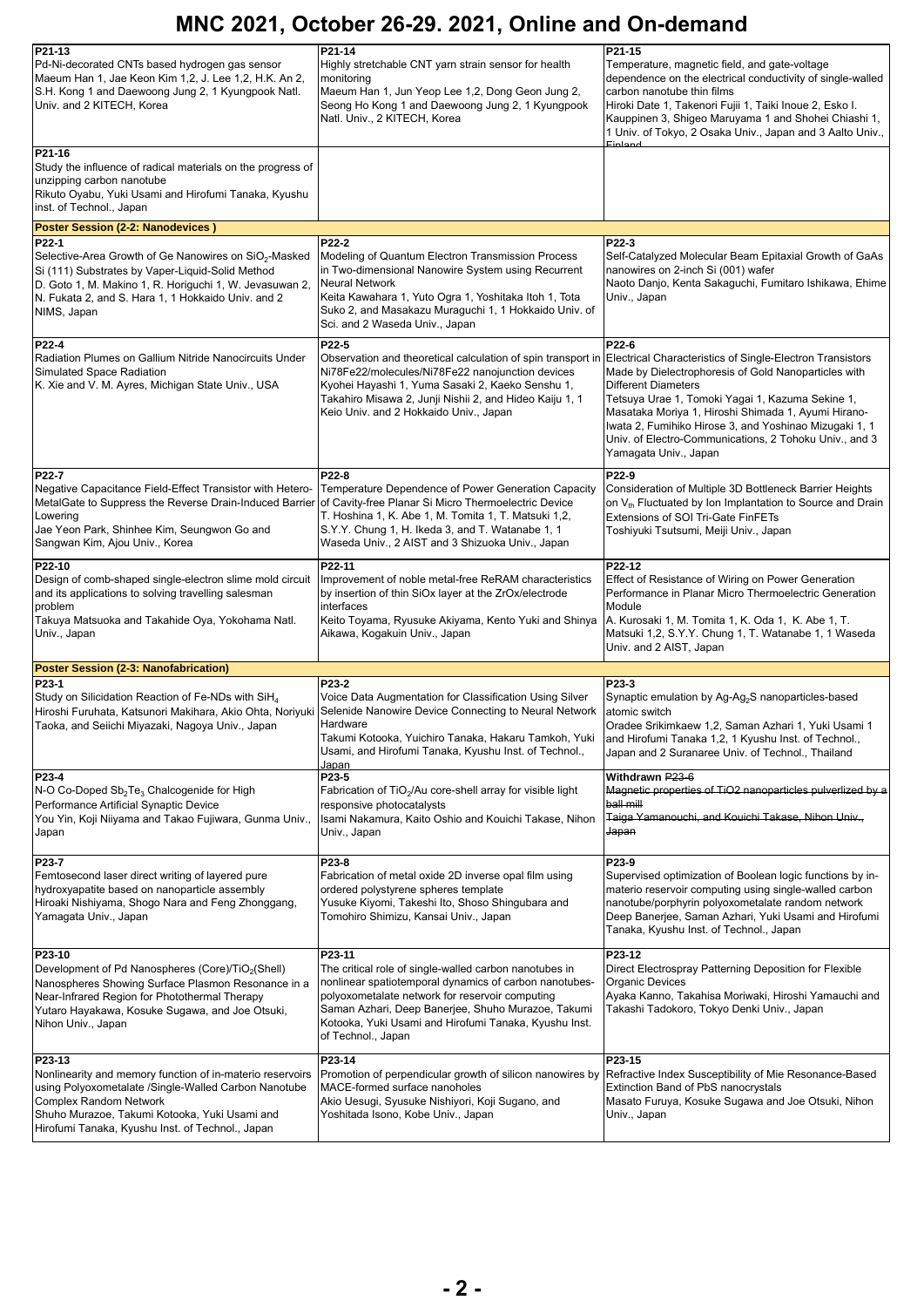| <b>Poster Session (2-4: Inorganic Nanomaterials)</b><br>P24-1<br>Resistive switching and neuromorphic function of<br>$Pt/Ti_{0.96}Co_{0.04}O_2$ - $\delta$ /Pt thin films by controlling interface<br>state<br>T. Takada 1, Y. Yamaguchi 1, T. Tsuchiya 2 and T.<br>Higuchi 1, 1 Tokyo Univ. of Sci. and 2 NIMS, Japan                                                                                                                            | P24-2<br>Charge transfer and conduction type conversion in n-type<br>$SnO2$ thin films by nitrogen annealing<br>Kotaro Watanabe, Takuma Kawaguchi, Tomohiro<br>Yamaguchi, Takeyoshi Onuma, Tohru Honda and Shinya<br>Aikawa, Kogakuin Univ., Japan                                                                                                       | P24-3<br>Understanding opto-electrical emission and absorption<br>behavior in corrosion by-product of zinc<br>M. Jeem 1, M. Fujioka 1, M. Ono 1,2, S. Watanabe 1 and<br>J. Nishii 1, 1 Hokkaido Univ. and 2 AGC, Japan                                                                                                        |
|---------------------------------------------------------------------------------------------------------------------------------------------------------------------------------------------------------------------------------------------------------------------------------------------------------------------------------------------------------------------------------------------------------------------------------------------------|----------------------------------------------------------------------------------------------------------------------------------------------------------------------------------------------------------------------------------------------------------------------------------------------------------------------------------------------------------|-------------------------------------------------------------------------------------------------------------------------------------------------------------------------------------------------------------------------------------------------------------------------------------------------------------------------------|
| P24-4<br>The Fabrication of Mesoporous Single Crystal Ellipsoid<br>$TiO2$ Nanoparticle with Enhanced Visible Light<br>Photodegradation Efficiency<br>Zhehan Yu, Shilei Zhu, Lihua Zhang and Seiichi<br>Watanabe, Hokkaido Univ., Japan                                                                                                                                                                                                            | P24-5<br>SWCNT freestanding films decorated with $Sb2Te3$<br>nanoparticles and electrodeposited Sb <sub>2</sub> Te <sub>3</sub> layers for<br>thermoelectric applications<br>R. Eguchi and M. Takashiri, Tokai Univ., Japan                                                                                                                              | P24-6<br>Structural manipulation for solid electrolyte $Na3OBr$ to<br>improve ionic conductivity<br>Hiroaki Asakawa, Wei Shi, Mariko Murayama and Xinwei<br>Zhao, Tokyo Univ. of Sci., Japan                                                                                                                                  |
| P24-7<br>Metal decoration on bismuth telluride nanoplates using<br>electroless plating<br>H. Yamazaki and M. Takashiri, Tokai Univ., Japan                                                                                                                                                                                                                                                                                                        |                                                                                                                                                                                                                                                                                                                                                          |                                                                                                                                                                                                                                                                                                                               |
| <b>Poster Session (2-5: Organic Nanomaterials)</b>                                                                                                                                                                                                                                                                                                                                                                                                |                                                                                                                                                                                                                                                                                                                                                          |                                                                                                                                                                                                                                                                                                                               |
| P25-1<br>Blue emissive perovskite quantum dots with superior<br>optical properties<br>Naoaki Oshita 1, Keisuke Kikuchi 1, Satoshi Asakura 1,2,<br>Takayuki Chiba 1 and Akito Masuhara 1, 1 Yamagata<br>Univ. and 2 Ise Chem., Japan                                                                                                                                                                                                               | P25-2<br>Photoinduced phase transition of compatible polymer<br>blends of side-chain liquid crystalline polymers containing<br>azobenzene mesogens<br>Takumi Kokubo 1, Tatsunaga Nakajima 1, Naoki Hida 2,<br>Takahiro Seki 2 and Shusaku Nagano 1, 1 Rikkyo Univ.<br>and 2 Nagoya Univ., Japan                                                          | P25-3<br>Effect of spacer length on induced SmE phase in side-<br>chain liquid crystalline copolymers by random<br>copolymerization<br>Yuma Shibuya 1, Naoki Hida 2, Takahiro Seki 2 and<br>Shusaku Nagano 1, 1 Rikkyo Univ. and 2 Nagoya Univ.,<br>Japan                                                                     |
| P25-4<br>Synthesis and stabilization of high-performance<br>perovskite quantum dots with novel cross-linkable<br>ligands<br>Taisei Kimura 1, Ryohei Yamakado 1, Satoshi Asakura<br>1,2, Takayuki Chiba 1 and Akito Masuhara 1, 1 Yamagata<br>Univ., and 2 Ise Chem., Japan                                                                                                                                                                        | P25-5<br>Anisotropic SRG formation systems in monoaxially<br>oriented liquid crystalline polymer films<br>Reona Kanazu 1, Mitsuo Hara 1, Syusaku Nagano 2 and<br>Takahiro Seki 1, 1 Nagoya Univ. and 2 Rikkyo Univ.,<br>Japan                                                                                                                            | P25-6<br>Induced highly ordered smectic phases in side-chain<br>liquid crystal polysiloxanes with binary mesogen mixtures<br>by copolymerization and blending.<br>Naoki Hida 1, Tatsunaga Nakajima 2 and Takumi Kokubo<br>2, Mitsuo Hara 1, Shusaku Nagano 2 and Takahiro Seki<br>1, 1 Nagoya Univ. and 2 Rikkyo Univ., Japan |
| P25-7<br>Proton conductive side-chain liquid crystalline polymer<br>system and photoalignment<br>Kazuya Hirata 1, Wang Fangfang 2, Yuki Nagao 2,<br>Takahiro Seki 3 and Shusaku Nagano 1, 1 Rikkyo Univ., 2<br>JAIST and 3 Nagoya Univ., Japan                                                                                                                                                                                                    | P25-8<br>Induced smectic E phase in binary polymer blends of in<br>side-chain liquid crystal polymers.<br>Tatsunaga Nakajima 1, Naoki Hida 2, Takahiro Seki 2 and  Fangfang Wang, Dongjin Wang and Yuki Nagao, JAIST,<br>Shusaku Nagano 1, 1 Rikkyo Univ. and 2 Nagoya Univ.,<br>Japan                                                                   | P25-9<br>OH- Conductivity and Water Uptake of Anion Exchange<br>Ionomer<br>Japan                                                                                                                                                                                                                                              |
| P25-10<br>Lyotropic liquid crystal property and organized structure in<br>sulfonated polyimide thin films with oligooxyethylene side<br>chains<br>Yuze Yao 1, Miaomiao Liu 1, Hayato Watanabe 2, Mitsuo<br>Hara 2, Shusaku Nagano 3 amd Yuki Nagao 1, 1 JAIST, 2<br>Nagoya Univ. and 3 Rikkyo Univ., Japan                                                                                                                                        |                                                                                                                                                                                                                                                                                                                                                          |                                                                                                                                                                                                                                                                                                                               |
| Poster Session (2-6: NanoTool)                                                                                                                                                                                                                                                                                                                                                                                                                    |                                                                                                                                                                                                                                                                                                                                                          |                                                                                                                                                                                                                                                                                                                               |
| P26-1<br>Speed switching of gliding microtubule motility by an<br>electron beam<br>Hiroki Miyazako 1, Kai Uemura 1, Ryuzo Kawamura 2 and<br>Takayuki Hoshino 1,3, 1 Univ. of Tokyo and 2 Saitama<br>Univ. and 3 Hirosaki Univ., Japan                                                                                                                                                                                                             | P26-2<br>Atomic resolution liquid cell scanning transmission<br>electron microscopy<br>M. Takeguchi, X. Li and and K. Mitsuishi, NIMS, Japan                                                                                                                                                                                                             | P26-3<br>Evaluation of Thermal Transport Properties of Single<br>Crystal Silicon with Different Crystal Orientation by<br>Nanoindentation Method<br>O. Norimasa, M. Hase, M. Hayamizu, H. Murotani and<br>M.Takashiri, Tokai Univ., Japan                                                                                     |
| P26-4<br>Withdrawn                                                                                                                                                                                                                                                                                                                                                                                                                                | P26-5<br>Fabrication of an optomechanical resonator with a spiral<br>bull's eye antenna for the measurement of light<br>wavelength<br>Reo Kometani, Penekwong Khemnat and Shin'ichi                                                                                                                                                                      |                                                                                                                                                                                                                                                                                                                               |
| Poster Session (3: Nanoimprint, Hybrid-NIL, Biomimetics, and Functional Surfaces)                                                                                                                                                                                                                                                                                                                                                                 |                                                                                                                                                                                                                                                                                                                                                          |                                                                                                                                                                                                                                                                                                                               |
| P3-1<br>Smart design system for thermal nanoimprint process<br>using machine learning<br>Ryuhei Yamamura, Kai Kameyama, Hideki Tanabe, Sou<br>Tsukamoto, Hiroaki Kawata, Masaaki Yasuda and<br>Yoshihiko Hirai, Osaka Pref. Univ., Japan                                                                                                                                                                                                          | P3-2<br>Optimization of resist drop layout in nanoimprint<br>lithography process<br>Yasutada Nakagawa 1, Takuya Kono 2 and Kazuhiro<br>Takahata 2, 1 Toshiba and 2 KIOXIA, Jaapan                                                                                                                                                                        | <b>P3-3</b><br>Lifetime Prediction of Release coating for UV-NIL using<br>Line-patterned Silicon Mold<br>Atsuhiro Furuta and Jun Taiguchi, Tokyo Univ. of Sci.,<br>Japan                                                                                                                                                      |
| P3-4<br>Study on Filling Process of Molecular Weight Dispersive<br>Resin for fine Cavity<br>Keisuke Nakajima, Masaaki Yasuda, Yuya Miyashita,<br>Ryuhei Yamamura and Yoshihiko Hirai, Osaka Pref. Univ.<br>Japan                                                                                                                                                                                                                                  | P3-5<br>The Magnetic Molecularly Imprinted Polymers based on<br>Screen-Printed Electrode for Albumin Protein<br>Determination<br>Piyawan Leepheng, Dalawan Limthin, Korakot Onlaor,<br>Benchapol Tunhoo, Darinee Phromyothin and Thutiyaporn<br>Thiwawong, King Mongkut's Inst. of Technol. Ladkrabang,<br>مانمطT                                        | P3-6<br>Fabrication of the glass microstructures by a low energy<br>consumption<br>Yoshiyuki Doi, Yuji Hirai and Masatsugu Shimomura,<br>Chitose Institute of Science and Technol., Japan                                                                                                                                     |
| P3-7<br>Enhanced Sensitivity and Selectivity of Salbutamol<br>Detection based on Reduced Graphene Oxide combined<br>with Molecularly Imprinted Polymers (RGO/MIP)<br>Dalawan Limthin 1, Piyawan Leepheng 1, Korakot Onlaor<br>1, Benchapol Tunhoo 1, and Annop Klamchuen 2,<br>Thutiyaporn Thiwawong 1 and Darinee Phromyothin 1, 1<br>King Mongkut's Institute of Technol. and 2 National<br>Science and Technology Development Agency, Thailand | P3-8<br>The adhesion of marine benthic diatoms on the surfaces<br>with hexagonal packed micro dimple arrays<br>Taiki kishigami 1, Takayuki Murosaki 2, Yasuyuki Nogata<br>3, Masatsugu Shimomura 1 and Yuji Hirai 1, 1 Chitose<br>Institute of Sci. and Technol., 2 Asahikawa Medical Univ.<br>and 3 Central Research Institute of Electric Power, Japan |                                                                                                                                                                                                                                                                                                                               |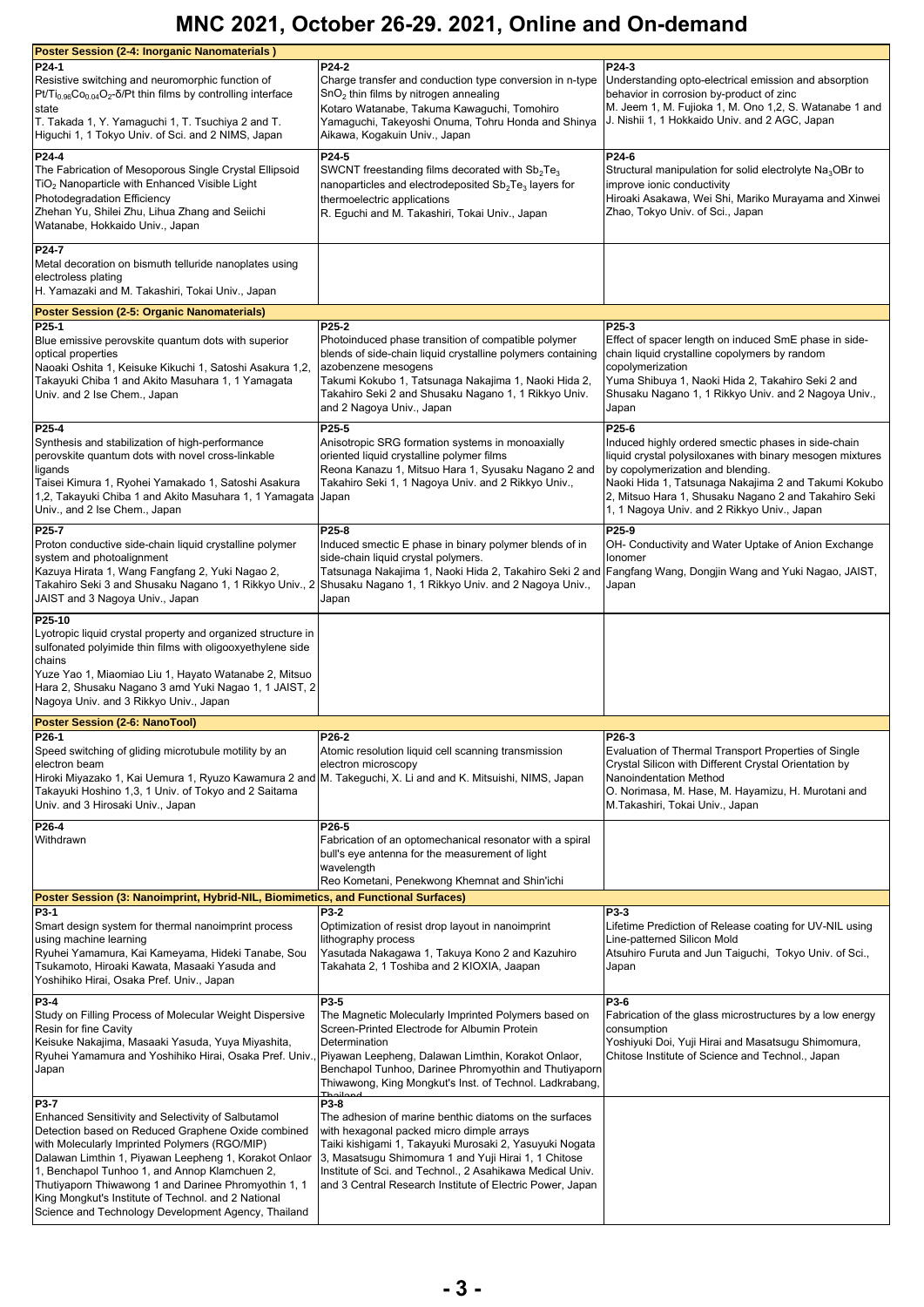| Poster Session (4: BioMEMS, Lab on a Chip, and Nanobiotechnology)                                                                                                                                                                                                                                                                                                                                                                         |                                                                                                                                                                                                                                                                                                                                                                                      |                                                                                                                                                                                                                                                                                                                                                                             |
|-------------------------------------------------------------------------------------------------------------------------------------------------------------------------------------------------------------------------------------------------------------------------------------------------------------------------------------------------------------------------------------------------------------------------------------------|--------------------------------------------------------------------------------------------------------------------------------------------------------------------------------------------------------------------------------------------------------------------------------------------------------------------------------------------------------------------------------------|-----------------------------------------------------------------------------------------------------------------------------------------------------------------------------------------------------------------------------------------------------------------------------------------------------------------------------------------------------------------------------|
| P4-1<br>Proposal of chlorophyll concentration and a/b ratio<br>measurement method using a filter-free multiple-                                                                                                                                                                                                                                                                                                                           | <b>P4-2</b><br>Intracellular cargo delivery through electrochemical metal-<br>organic hybrid nanogate                                                                                                                                                                                                                                                                                | P4-3<br>Cell Separation and Concentration Microfluidic Chip for<br><b>Allergy Diagnosis</b>                                                                                                                                                                                                                                                                                 |
| wavelength detection sensor<br>Nobuhiro Watanabe, Yong-Joon Choi, Kazuhiro<br>Takahashi, Seitaro Toda, Kotaro Takayama, Toshihiko<br>Noda, and Kazuaki Sawada, Toyohashi Univ. of Technol.,<br>Japan                                                                                                                                                                                                                                      | Bowen Zhang 1, Dinuo Zheng 1, Kazuhiro Oyama 1,<br>Tsutomu Mikawa 2, Takeo Miyake 1,3, 1 Waseda Univ., 2<br>RIKEN and 3 JST-PRESTO, Japan                                                                                                                                                                                                                                            | Shunsuke Shinuchi 1, Koichiro Kobayashi 2, Yuhki<br>Yanase 3 and Kenji Sakamoto 1, 1 Kyushu Inst. of<br>Technol., 2 Natl. Inst. of Technol. Oshima College and 3<br>Hirosima Univ., Japan                                                                                                                                                                                   |
| P4-4<br>On-chip long-term perfusable microvascular network<br>culture<br>Masataka Nakamura, Kotaro Nishikata, Yusuke Ninomiya<br>and Nobuyuki Futai, Shibaura Inst. of Technol., Japan                                                                                                                                                                                                                                                    | P4-5<br>Improved Read-Out of an Automated Neuronal Cell Assay<br>using Micro Patterned Micro Titer Plates fabricated by UV<br><b>NIL</b><br>M. Lohse 1, M.W. Thesen 1, A. Haase 2, M. Smolka 2, N.<br>Briz Iceta 3, A. Ayerdi Izquierdo 3, I. Ramos 4, C. Salado<br>4 and A. Schleunitz 1, 1 micro resist technology GmbH, 2<br>Joanneum Research Materials, Austria, 3 TECNALIA and | P4-6<br>Quantitative Evaluation of a Single Exosome on a<br>Plasmonic Chip with Fluorescence Microscope under the<br>Transmitted-Light<br>K. Fukutomi, E. Fujimoto and K. Tawa, Kwansei Gakuin<br>Univ., Japan                                                                                                                                                              |
| <b>P4-7</b><br>Optimization of the spinning condition for simultaneously<br>determination of raw milk components using lab-on-a-<br>disc<br>P. Chamnan 1, M. Yingkajorn 1, P. Saengdee 2, W.<br>Sripumkhai 2, P. Pattamang 2, N. Ranron 2, W.<br>Jeamsaksiri 2, N. Atthi 2, K. Vongkamjan 1,3, 1 Prince of<br>Songkla Univ., Thailand, 2 NECTEC and 3 Kasetsart<br>Univ., Thailand<br>Poster Session (5: Microsystem Technology and MEMS) |                                                                                                                                                                                                                                                                                                                                                                                      |                                                                                                                                                                                                                                                                                                                                                                             |
| P5-1                                                                                                                                                                                                                                                                                                                                                                                                                                      | <b>P5-2</b>                                                                                                                                                                                                                                                                                                                                                                          | $P5-3$                                                                                                                                                                                                                                                                                                                                                                      |
| Characteristics of Ni-Nb-Zr thin film amorphous alloy<br>diaphragms annealed below crystallization temperature<br>F. Haga 1, T. Yamazaki 1, C. Oka 1, S. Hata 1, Y.<br>Hoshino 2 and J. Sakurai 1, 1 Nagoya Univ. and 2<br>MIRISE Technologies, Japan                                                                                                                                                                                     | Carbon nanomaterials integrated with silicone substrate<br>for stretchable strain sensor applications<br>Zheng-Yan Lei 1, Hsin-Jou Wang 1, Cheng-Chun Huang<br>2, Ching-Yuan Su 2, Ching-Liang Dai 1 and Yao-Chuan<br>Tsai 1, 1 Natl. Chung Hsing Univ. and 2 Natl. Central<br>Univ., Taiwan                                                                                         | Fabrication and characterization of coupled silicon<br>phononic resonators with piezoelectric transducers<br>M. Kurosu, D. Hatanaka, H. Okamoto and H. Yamaguchi,<br>NTT, Japan                                                                                                                                                                                             |
| P5-4                                                                                                                                                                                                                                                                                                                                                                                                                                      | P5-5                                                                                                                                                                                                                                                                                                                                                                                 | P5-6                                                                                                                                                                                                                                                                                                                                                                        |
| Broadband stop filters using H-shaped metamaterial at<br>the THz region<br>Ying Huang, Taiyu Okatani and Yoshiaki Kanamori,                                                                                                                                                                                                                                                                                                               | Observation of materials under the load by in-situ tensile<br>test<br>Fuyu Shimada, Masashi Nakatani, Mie Kawabata, Kei                                                                                                                                                                                                                                                              | Smoothing of silicon micropore X-ray optics by thermal<br>annealing<br>Aoto Fukushima 1, Yuichiro Ezoe 1, Kumi Ishikawa 1,                                                                                                                                                                                                                                                  |
| Tohoku Univ., Japan                                                                                                                                                                                                                                                                                                                                                                                                                       | Ameyama, Taeko Ando and Ritsumeikan Univ., Japan                                                                                                                                                                                                                                                                                                                                     | Daiki Ishi 1, Sae Sakuda 1, Tomoki Uchino 1, Ayata<br>Inagaki 1, Yoko Ueda 1, Hiromi Morishita 1, Luna<br>Sekiguchi 1, Takatoshi Murakawa 1, Yukine Tsuji 1,<br>Masaki Numazawa 2, Kazuhisa Mitsuda 3 and Yoshiaki<br>Kanamori 4, 1 Tokyo Metropolitan Univ., 2 RIKEN, 3 Natl.<br>Astronomical Observatory of Japan and 4 Tohoku Univ.,<br>Japan                            |
| <b>P5-7</b><br>Non-invasive heart rate measurement system using Laser<br>doppler flowmetry with body motion artifact noise<br>reduction algorithm for Husbandry training<br>Takumi Hiejima 1, Hirofumi Nogami 1, Aya Saito 2,<br>Kazuyuki Ban 3, Ryo Takigawa 1and Jumpei Arata 1, 1<br>Kyushu Univ., 2 Omuta City Zoo and 3 Toyohashi Zoo<br>and Botanical Park, Japan                                                                   | P5-8<br>Effect of B-doped Al/Ni multilayer film on cracking NiAl<br>layer after reactive bonding<br>Kenta Kodama and Takahiro Namazu, Kyoto Univ. of<br>Advanced Sci., Japan                                                                                                                                                                                                         | P5-9<br>Electron Beam Induced Silicon Quantum Dots for<br>Strength Control of Silicon Oxide Film<br>Shingo Kammachi and Takahiro Namazu, Kyoto Univ. of<br>Advanced Sci., Japan                                                                                                                                                                                             |
| P5-10<br>Pressure-Controlled Ultrasound Probe for Reliable<br>Imaging in Breast Cancer Diagnosis<br>Yukina Matsumoto, Ayu Katsumura and Norihisa Miki,<br>Keio Univ., Japan                                                                                                                                                                                                                                                               | P5-11<br>POLYCRYSTALLINE-SILICON BASED DOUBLE-GATE<br>ION-SENSITIVE FIELDEFFECT TRANSISTORS USING<br>APTES/SiO2 STACKED SENSING MEMBRANE<br>Jun-Rong Chen 1, Henry J.H. Chen 1, Shin-Lun Tseng<br>1and Sun-Zen Chen 2, 1 Natl. Chi Nan Univ. and 2 Natl.<br>Tsing Hua Univ., Taiwan                                                                                                  | P5-12<br>Consideration of the mechanism of single-layered Cu <sub>2</sub> O<br>nanospheres bonded on metal substrates in irradiating<br>near-infrared femtosecond laser pulses<br>Shohei Murayama 1, Kien Vu Trung Nguyen 1, Masateru<br>Anzai 1, Hideyuki Magara 2, Takahiro Nakamura 2 and<br>Mizue Mizoshiri 1, 1 Nagaoka Univ. of Technol. and 2<br>Tohoku Univ., Japan |
| P5-13<br>Improved MEMS-based hydrogen sensor<br>Maeum Han 1, Young Sam Kim 1,2, Yijun. Yang 2, H.K.<br>An 2, S.H. Kong 1 and Daewoong Jung 2, 1 Kyungpook<br>Natl. Univ. and 2 KITECH., Korea                                                                                                                                                                                                                                             | P5-14<br>Evaluation of thermal effusivity of intermetallic compounds<br>by modulated thermoreflectance method<br>Fumiya Nakamura, Taishi Murakami and Shugo Miyake,<br>Kobe City College of Technol., Japan                                                                                                                                                                          | P5-15<br>Acceleration measurement in dental implants<br>Hirofumi Nogami, Takumi Hiejima, Ryo Takigawa and<br>Yasuyuki Matsushita, Kyushu Univ., Japan                                                                                                                                                                                                                       |
| P5-16<br>DEVELOPMENT OF MICROFLUIDIC-BASED TASTE<br>SENSOR WITH LIPID POLYMER MEMBRANE<br>Yuma Kurihara 1, Ryo Takigawa 2, Fumihiro Sassa 2 and<br>Yusuke Tahara 1, 1 Shinshu Univ. and 2 Kyushu Univ.,<br>Japan                                                                                                                                                                                                                          | P5-17<br>Surface activated bonding of Au thin microbumps using<br>ultra-violet treatment<br>Toshiki Maeakawa 1, Kaname Watanabe 1, Hirofumi<br>Nogami 1, Yuichiro Kurokawa 1, Yusuke Tahara 2 and<br>Ryo Takigawa 1, 1 Kyushu Univ. and 2 Shinshu Univ.,<br>Japan                                                                                                                    | P5-18<br>Continuous Size Classification Device for Marine<br>Microplastics by Pinched Flow Fractionation<br>Kentaro Shimomoto and Sumito Nagasawa, Shibaura<br>Inst. of Technol., Japan                                                                                                                                                                                     |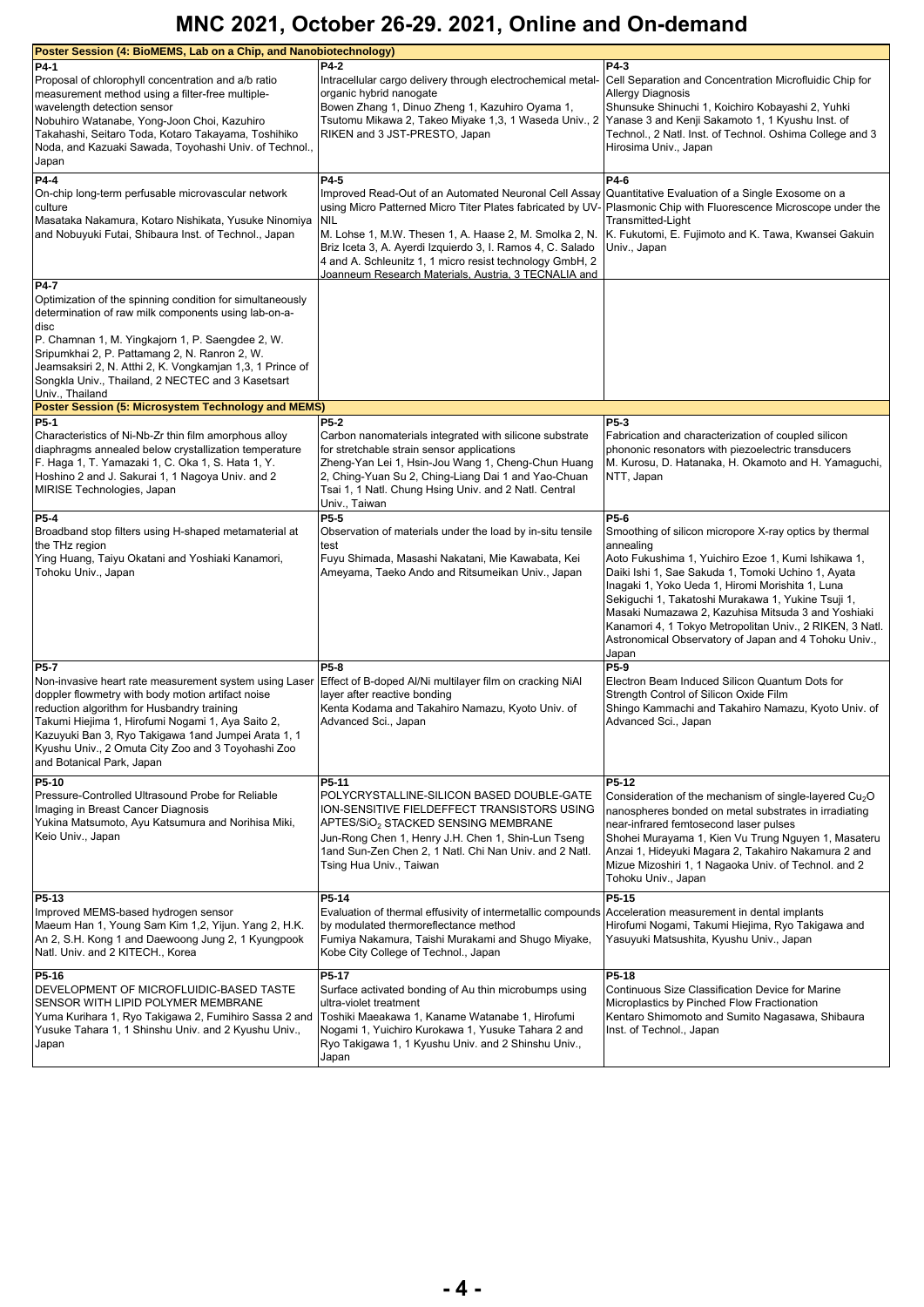| <b>October 27, 2021</b>                                                                                                                                                                                                                                                           |                                                                                                                                                                                                                                                                                                                                   |                                                                                                                                                                                                                                                                                                                                                                                                                                                  |
|-----------------------------------------------------------------------------------------------------------------------------------------------------------------------------------------------------------------------------------------------------------------------------------|-----------------------------------------------------------------------------------------------------------------------------------------------------------------------------------------------------------------------------------------------------------------------------------------------------------------------------------|--------------------------------------------------------------------------------------------------------------------------------------------------------------------------------------------------------------------------------------------------------------------------------------------------------------------------------------------------------------------------------------------------------------------------------------------------|
| <b>Room A</b>                                                                                                                                                                                                                                                                     | <b>Room B</b>                                                                                                                                                                                                                                                                                                                     | <b>Room C</b>                                                                                                                                                                                                                                                                                                                                                                                                                                    |
| 27A-1: Opening and Plenary Session<br>10:00-12:10, October 27, 2021<br>Chairs:<br>Seiji Nagahara (Tokyo Electron)<br>Koji Asakawa (KIOXIA)<br>Kazuaki Furukawa (Meisei Univ.)<br>Daiyu Kondo (Fujitsu)                                                                            |                                                                                                                                                                                                                                                                                                                                   |                                                                                                                                                                                                                                                                                                                                                                                                                                                  |
| 27A-1-0<br>10:00<br><b>Opening Remark</b><br>Takahiro Kozawa, Osaka Univ., Japan                                                                                                                                                                                                  |                                                                                                                                                                                                                                                                                                                                   |                                                                                                                                                                                                                                                                                                                                                                                                                                                  |
| 27A-1-1<br>10:10<br>NANOPORES AND NANOGAPS FOR SENSING SINGLE<br><b>BIOMOLECULES (Plenary)</b><br>Masateru Taniguchi, Osaka Univ., Japan                                                                                                                                          |                                                                                                                                                                                                                                                                                                                                   |                                                                                                                                                                                                                                                                                                                                                                                                                                                  |
| $27A-1-2$<br>10:50<br>Patterning at the atomic scale, can EUV get us there?<br>(Pleanry)<br>Patrick Naulleau, Lawrence Berkeley National Laboratory                                                                                                                               |                                                                                                                                                                                                                                                                                                                                   |                                                                                                                                                                                                                                                                                                                                                                                                                                                  |
| $27A-1-3$<br>11:30<br>Computational Lithography: Accelerating the Future<br>(Plenary)<br>Vivek Singh, NVIDIA, USA                                                                                                                                                                 |                                                                                                                                                                                                                                                                                                                                   |                                                                                                                                                                                                                                                                                                                                                                                                                                                  |
|                                                                                                                                                                                                                                                                                   | <b>Lunch Time</b>                                                                                                                                                                                                                                                                                                                 |                                                                                                                                                                                                                                                                                                                                                                                                                                                  |
| 27A-2: Symp. A. EUVL Stochastics Symposium:<br>Overcoming the Challenge of Stochastics for High<br><b>Resolution EUV Lithography I</b><br>13:30-15:15, October 27, 2021<br>Chairs:<br>Shinji Okazaki (Alitecs)<br>Tomoki Nagai (JSR)                                              | 27B-2: Nanofabrication I<br>13:30-14:40, October 27, 2021<br>Chairs:<br>Kouichi Takase (Nihon Univ.)<br>Tomohiro Shimizu (Kansai Univ.)                                                                                                                                                                                           | 27C-2: CNT & TMDC I<br>13:30-14:50, October 27, 2021<br>Chairs:<br>Atsushi Ando (AIST)<br>Ryota Negishi (Toyo Univ.)                                                                                                                                                                                                                                                                                                                             |
| $27A-2-1$<br>13:30<br>EUVL Stochastics Symposium (Invited)<br>Takahiro Kozawa, Osaka Univ., Japan                                                                                                                                                                                 | 27B-2-1<br>13:30<br>Development of Digital Type CMOS-MEMS Cointegrated<br>Pressure Sensor Using Cost-Effective Minimal Fab Tools<br>(Invited)<br>Yongxun Liu 1, I. Akita 1, T. Matsukawa 1, H. Tanaka 1,<br>K. Koga 2, K. Nemoto 1, S. Khumpuang 1,2, M. Nagao 1,<br>Y. Morita 1 and S. Hara 1, 2, 1 AIST and 2 MINIMAL,<br>Japan | 27C-2-1<br>13:30<br>Time-domain thermoreflectance study on the correlation<br>between heat and charge carrier flows via vertical<br>electrolyte-gating device<br>Kan Ueji 1, Nobuhiro Muto 1, Yuya Matsuoka 1, Yota<br>Ichinose 1, Yohei Yomogida 1, Takashi Yagi 2, Jana<br>Zaumseil 3, Kazuhiro Yanagi 1, 1 Tokyo Metropolitan<br>Univ., 2 AIST, Japan and 3 Univ. Heidelberg, Germany                                                         |
| $27A-2-2$<br>13:45<br>Development status of EUV Chemically Amplified Resist<br>(Invited)<br>Kazuishi Tanno, Yuki Fukumura, Tatsuya Fujii, Kenta<br>Suzuki, Yasuhiro Yoshii, Tasuku Matsumiya, Takuya<br>Ikeda, Yoshitaka Komuro and Shinichi Hidesaka, Tokyo<br>Ohka Kogyo, Japan | 27B-2-2<br>14:00<br>Transmission color sheet using 2D plasmonic<br>metasurface embedded in elastomer nanosheet<br>Tay Shan Wei 1, Toshinori Fujie 2, Kazuaki Sawada 1<br>and Kazuhiro Takahashi 1, 1 Toyohashi Univ. of Technol.<br>and 2 Tokyo Tech., Japan                                                                      | 27C-2-2<br>13:50<br>Hall effect in random networks of single-wall carbon<br>nanotubes<br>Yohei Yomogida 1, Kanako Horiuchi 1, Ryotaro Okada 1,<br>Hideki Kawai 1, Yota Ichinose 1, Hiroyuki Nishidome 1,<br>Kan Ueji 1, Natsumi Komatsu 2, Weilu Gao 3, Junichiro<br>Kono 2<br>and Kazuhiro Yanag 1, 1 Tokyo Metropolitan Univ.,<br>Japan, 2 Rice Univ. and 3 Univ. of Utah, USA                                                                 |
| $27A-2-3$<br>14:15<br>The status of stochastic issues - Photon stochastic and<br>Chemical stochastic - (Invited)<br>Toru Fujimori, FUJIFILM Corporation, Japan                                                                                                                    | 27B-2-3<br>14:20<br>Thinning of silicon nitride films for in situ environmental<br>cell by gas cluster ion beam<br>Masaya Takeuchi, Reki Fujiwara, and Noriaki Toyoda,<br>Univ. of Hyogo, Japan                                                                                                                                   | 27C-2-3<br>14:10<br>Air-stable, efficient n-type doping of MoS2 by salt rown<br>ether treatment<br>Hiroto Ogura 1, Masahiko Kaneda 1, Yusuke Nakanishi 1,<br>Yoshiyuki Nonoguchi 2, Jiang Pu 3, Mari Ohfuchi 4,<br>Toshifumi Irisawa 5, Hong En Lim 1, Takahiko Endo 1,<br>Kazuhiro Yanagi 1, Taishi Takenobu 3 and Yasumitsu<br>Miyata 1, 1 Tokyo Metropolitan Univ., 2 Kyoto Inst. of<br>Technol., 3 Nagoya Univ., 4 Fujitsu and 5 AIST, Japan |
| 27A-2-4<br>14:45<br>The study of chain scission type photoresist for EUV<br>lithography (Invited)<br>H. Matsumoto 1, M. Hoshino 1, A. Shirotori 1,2, D. De<br>Simone 2 and G. Vandenberghe 2, 1 ZEON, Japan and 2<br>IMEC, Belgium                                                |                                                                                                                                                                                                                                                                                                                                   | 27C-2-4<br>14:30<br>Improved method for determining layer number of two-<br>dimensional materials using optical microscopy<br>Miki Miyazaki, Akinobu Kanda and Hikari Tomori, Univ. of<br>Tsukuba, Japan                                                                                                                                                                                                                                         |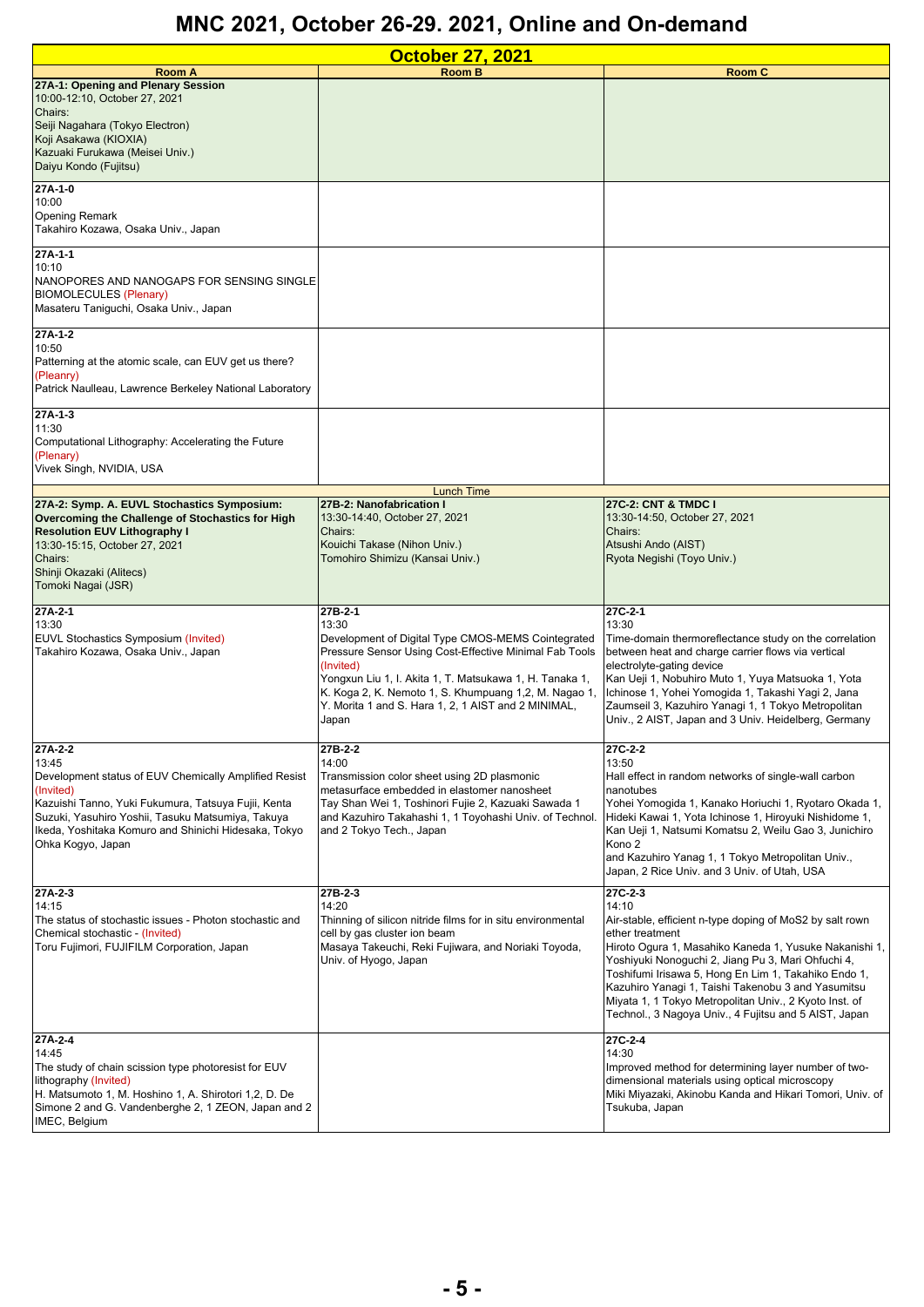| 27A-3: Symp. A. EUVL Stochastics Symposium:<br>Overcoming the Challenge of Stochastics for High<br><b>Resolution EUV Lithography II</b><br>15:45-17:15, October 27, 2021<br>Chairs:<br>Shinji Okazaki (Alitecs)<br>Tomoki Nagai (JSR)                                                                                                                                                             | 27B-3: Nanofabrication II<br>15:10-16:10, October 27<br>Chairs:<br>Ryu Hasunuma (Univ. of Tsukuba)<br>Takeru Okada (Tohoku Univ.)                                                                                                                                                                         | 27C-3:Symp. B. Forefront of low-dimensional<br>nanomaterials for future applications<br>15:30-18:00, October 27, 2021<br>Chairs:<br>Daiyu Kondo (Fujitsu)<br>Atsushi Ando (AIST) |
|---------------------------------------------------------------------------------------------------------------------------------------------------------------------------------------------------------------------------------------------------------------------------------------------------------------------------------------------------------------------------------------------------|-----------------------------------------------------------------------------------------------------------------------------------------------------------------------------------------------------------------------------------------------------------------------------------------------------------|----------------------------------------------------------------------------------------------------------------------------------------------------------------------------------|
| 27A-3-1<br>15:45<br>STUDY ON BEAM-INDUCED TRANSIENT REACTION<br>PROCESS OF CARBOXYL ACIDS USED AS LIGANDS<br>OF METAL OXIDE NANOCLUSTER RESISTS (Invited)<br>Yusa Muroya 1, Kengo Ikeuchi 1, Tomoe Otsuka 1,<br>Takuya Ikeda 2, Yoshitaka Komuro 2, Daisuke Kawana 2<br>and Takahiro Kozawa 1, 1 Osaka Univ. and 2 Tokyo Ohka Univ., Japan and 3 Univ. of Twente, The Netherlands<br>Kogyo, Japan | 27B-3-1<br>15:10<br>In-materio voice classification based on self-doped<br>polyaniline by binarized convolutional neural network<br>Yuki Usami 1,2, Yuichiro Tanaka 1, Hakaru Tamukoh 1,<br>Takuya Matsumoto 2, Wilfred G. van der Wiel 3 and<br>Hirofumi Tanaka 1,2, 1 Kyushu Inst. of Technol., 2 Osaka | 27C-3-1<br>15:30<br>Impurity control of hexagonal Boron Nitride Crystals<br>obtained by flux growth process (Invited)<br>Takashi Taniguchi, NIMS, Japan                          |
| 27A-3-3<br>16:15<br>Fundamental Study of the Origin of the Stochastics in<br><b>EUV Resist (Invited)</b><br>Takeo Watanabe, Testuo Harada, and Shinji Yamawaka,<br>Univ. of Hyogo, Japan                                                                                                                                                                                                          | 27B-3-2<br>15:30<br>Reservoir Computing Hardware-based Ag/Ag2S Core-<br>shell Nanoparticles for Supervised Learning<br>Dang Thien Tan 1,2, Banerjee Deep 1, Yuki Usami 1 and<br>Hirofumi Tanaka 1,2, 1 Kyushu Inst. of Technol., Japan<br>and 2 Ho Chi Minh Univ. of Technol., Vietnam                    | 27C-3-2<br>16:00<br>Room temperature in-plane ferroelectricity in SnS<br>(Invited)<br>Kosuke Nagashio, Univ. of Tokyo, Japan                                                     |
| 27A-3-4<br>16:45<br>The Lithography Roadmap and the Impact of Stochastics<br>(Invited)<br>Mark Neisser, Tan Kah Kee Innovation Laboratory, China                                                                                                                                                                                                                                                  | 27B-3-3<br>15:50<br>Demonstration of deep learning with molecular-gap atomic C <sub>60</sub> -Nanowire Two-State Resistance Switching (Invited)<br>switches using a sulfurized Ag active electrode<br>Yuta Iwakiri and Tsuyoshi Hasegawa, Waseda Univ.,<br>Japan                                          | $27C-3-3$<br>16:30<br>Kazuhito Tsukagoshi 1,2, Hiroshi Suga 1,2 and Yukiya<br>Umeta 1,2, 1 NIMS and 2 Chiba Inst. of Technol., Japan                                             |
|                                                                                                                                                                                                                                                                                                                                                                                                   |                                                                                                                                                                                                                                                                                                           | 27C-3-4<br>17:00<br>CARBON NANOTUBE TECHNOLOGIES FOR FLEXIBLE<br>ELECTRONICS (Invited)<br>Yutaka Ohno, Nagoya Univ., Jpaan                                                       |
|                                                                                                                                                                                                                                                                                                                                                                                                   |                                                                                                                                                                                                                                                                                                           | 27C-3-5<br>17:30<br>On the Fundamental Mechanisms that underpin Process<br>Technology for Atomically Thin 2D Films (Invited)<br>Stephan Hofmann, Univ. of Cambridge, UK          |
| 27A-4: Symp. A. EUVL Stochastics Symposium:<br>Overcoming the Challenge of Stochastics for High<br><b>Resolution EUV Lithography III</b><br>18:30-20:00, October 27, 2021<br>Chairs:<br>Seiji Nagahara (Tokyo Electron)<br>Tomoki Nagai (JSR)                                                                                                                                                     | 27B-4: Nanofabrication III<br>16:10-17:10, October 27<br>Chairs:<br>Tsuyoshi Hatano (Nihon Univ.)<br>Wataru Mizubayashi (AIST)                                                                                                                                                                            |                                                                                                                                                                                  |
| 27A-4-1<br>18:30<br>High-NA EUV Imaging and stochastics: From system<br>introduction towards low-k1 extension (Invited)<br>Eelco van Setten, Jan van Schoot, Ruben Maas, Claire<br>van Lare, Friso Wittebrood, Gijsbert Rispens, Gerardo<br>Bottiglieri, John McNamara, Jo Finders, ASML<br>Netherlands, The Netherlands                                                                          | 27B-4-1<br>16:10<br>Characterization of Electronic Charged States of High<br>Density Self-aligned Si-based Quantum Dots Evaluated<br>with AFM/Kelvin Probe Technique<br>Yuki Imai, Katsunori Makihara, Akio Ohta, Noriyuki Taoka,<br>and Seiichi Miyazaki, Nagoya Univ., Japan                            |                                                                                                                                                                                  |
| 27A-4-2<br>19:00<br>Materials for Extreme Ultraviolet Lithography: State of the<br>Art and Challenges towards High-NA (Invited)<br>Danilo De Simone, Imec, Belgium                                                                                                                                                                                                                                | 27B-4-2<br>16:30<br>Ordered Nanodot Array Fabrication for quantum Dot<br>Solar Cell<br>You Yin, Keisuke Yanagisawa, Takashi Akahane and<br>Rento Mayuzumi, Gunma Univ., Japan                                                                                                                             |                                                                                                                                                                                  |
| 27A-4-3<br>19:30<br>Stochastic challenges for the ultimate resolution in<br>photolithography (Invited)<br>Yasin Ekinci, Paul Scherrer Inst., Switzerland                                                                                                                                                                                                                                          | 27B-4-3<br>16:50<br>Improved thermal treatment of polydimethylsiloxane<br>(PDMS) for double casting of microstructures<br>Shichen Li, Son Van Nguyen, and Bong-Kee Lee,<br>Chonnam Natl Univ., Korea                                                                                                      |                                                                                                                                                                                  |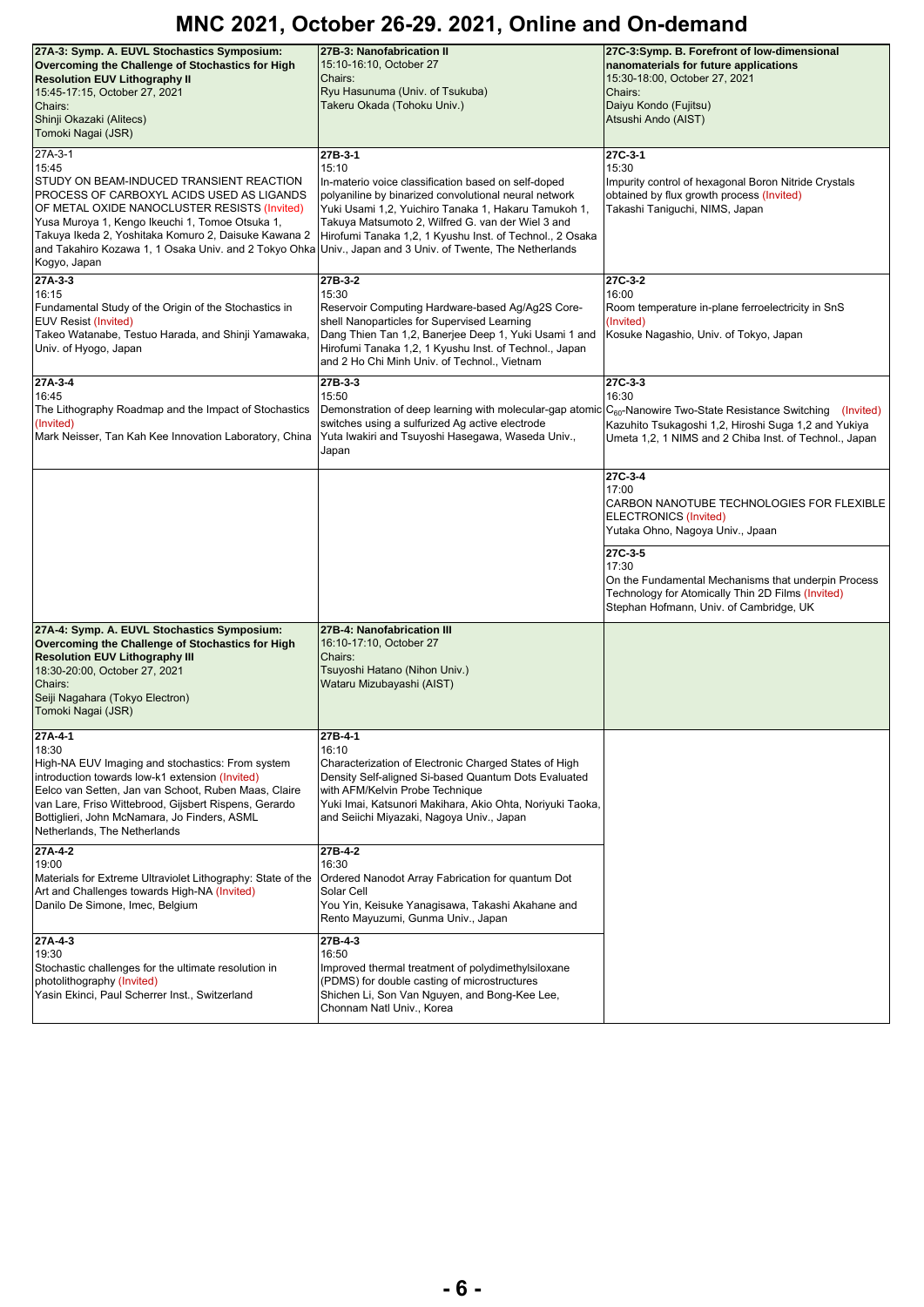| <b>October 28, 2021</b>                                                                                                                                                                                                                                                                                                                                                                                                                                                    |                                                                                                                                                                                                                                                                                                                                                        |                                                                                                                                                                                                                                                                                                                                                                                                                                                                        |
|----------------------------------------------------------------------------------------------------------------------------------------------------------------------------------------------------------------------------------------------------------------------------------------------------------------------------------------------------------------------------------------------------------------------------------------------------------------------------|--------------------------------------------------------------------------------------------------------------------------------------------------------------------------------------------------------------------------------------------------------------------------------------------------------------------------------------------------------|------------------------------------------------------------------------------------------------------------------------------------------------------------------------------------------------------------------------------------------------------------------------------------------------------------------------------------------------------------------------------------------------------------------------------------------------------------------------|
| Room A                                                                                                                                                                                                                                                                                                                                                                                                                                                                     | <b>Room B</b>                                                                                                                                                                                                                                                                                                                                          | <b>Room C</b>                                                                                                                                                                                                                                                                                                                                                                                                                                                          |
| 28A-1: Symp. A. EUVL Stochastics Symposium:<br>Overcoming the Challenge of Stochastics for High<br><b>Resolution EUV Lithography IV</b><br>9:00-10:30, October 28, 2021<br>Chairs:<br>Takahiro Kozawa (Osaka Univ.)<br>Seiji Nagahara (Tokyo Electron)                                                                                                                                                                                                                     | 28B-1: TMDC II<br>9:00-10:10, October 28<br>Chairs:<br>Haruka Omachi (Nagoya Univ.)<br>Taishi Takenobu (Nagoya Univ.)                                                                                                                                                                                                                                  |                                                                                                                                                                                                                                                                                                                                                                                                                                                                        |
|                                                                                                                                                                                                                                                                                                                                                                                                                                                                            |                                                                                                                                                                                                                                                                                                                                                        |                                                                                                                                                                                                                                                                                                                                                                                                                                                                        |
| 28A-1-1<br>9:00<br>Traversing from 0.33 NA to 0.55 NA EUV lithography: a<br>EUV resist perspective (Invited)<br>Anna Lio, Intel, USA                                                                                                                                                                                                                                                                                                                                       | 28B-1-1<br>9:00<br>Evolutions of the Dirac Fermions in Monatomic Layers<br>(Invited)<br>Iwao Matsuda, Univ. of Tokyo, Japan                                                                                                                                                                                                                            |                                                                                                                                                                                                                                                                                                                                                                                                                                                                        |
| 28A-1-2<br>9:30<br>EUVL Adoption to 7nm Versal Production (Invited)<br>Toshiyuki Hisamura, Xilinx, USA                                                                                                                                                                                                                                                                                                                                                                     | 28B-1-2<br>9:30<br>Improved synthesis of $WS_2$ nanotubes with relatively small<br>diameters by tuning sulfurization timing and reaction<br>temperature<br>Md. Ashiqur Rahman 1,2, Yohei Yomogida 1, Mai Nagano<br>1, Ryoga Tanaka 1, Yasumitsu Miyata 1, and Kazuhiro<br>Yanagi 1, Tokyo Metropolitan Univ., Japan and 2 Comilla<br>Univ., Bangladesh |                                                                                                                                                                                                                                                                                                                                                                                                                                                                        |
| 28A-1-3<br>10:00<br>Fast quantification of EUV stochastic defect probabilities<br>using Gaussian Random Field models (Invited)<br>Azat Latypov 1, Chih-I Wei 2, Peter De Bisschop 3,<br>Gurdaman Khaira 1 and Germain Fenger 1, 1Siemens<br>Digital Industries Software, USA, 2 Siemens Digital<br>Industries Software and 3 IMEC, Belgium                                                                                                                                 | 28B-1-3<br>9:50<br>Influence of Intercalation on the Thermal Conductance on<br>Artificially Stacked MoS <sub>2</sub><br>Wenyu Yuan 1, Kan Ueji 1, Takashi Yagi 2, Takahiko Endo<br>1, Hong En Lim 1, Yasumitsu Miyata 1, Yohei Yomogida<br>1, Kazuhiro Yanagi 1, 1 Tokyo Metropolitan Univ. and 2<br>AIST, Japan                                       |                                                                                                                                                                                                                                                                                                                                                                                                                                                                        |
| 28A-2: Symp. A. EUVL Stochastics Symposium:<br>Overcoming the Challenge of Stochastics for High<br><b>Resolution EUV Lithography V</b><br>11:00-12:30, October 28, 2021<br>Chairs:<br>Takahiro Kozawa (Osaka Univ.)<br>Seiji Nagahara (Tokyo Electron)                                                                                                                                                                                                                     | 28B-2: Graphene, Nanocarbon<br>10:30-11:30, October 28, 2021<br>Chairs:<br>Susumu Okada (Univ. of Tsukuba)<br>Masaki Tanemura (Nagoya Inst. of Technol.)                                                                                                                                                                                               | 28C-2: BioMEMS, Lab on a Chip, and<br>Nanobiotechnolog I<br>11:00-12:00, October 28, 2021<br>Shinya Kumagai (Meijo Univ.)                                                                                                                                                                                                                                                                                                                                              |
| 28A-2-1<br>11:00<br>Applying Stochastic Simulation to Study Defect Formation<br>in EUV Photoresists (Invited)<br>Lawrence S. Melvin III 1, Ulrich Welling 2, Yudhishthir<br>Kandel 1, Zachary A. Levinson 1, Hironobu Taoka 3,<br>Hans-Jurgen Stock 2, Wolfgang Demmerle 2, 1<br>Synopsys, USA, 2 Synopsys, Germany and 3 Nihon<br>Synopsys, Japan                                                                                                                         | 28B-2-1<br>10:30<br>Oxygen Resistance Enhancement of Graphene-Oxide-<br>Semiconductor Planar-Type Electron Sources Using<br>Hexagonal Boron Nitride<br>Naoyuki Matsumoto 1,2, Yoshinori Takao 1, Masayoshi<br>Nagao 2 and Katsuhisa Murakami 2, 1 Yokohama Natl.<br>Univ. and 2 AIST, Japan                                                            | 28C-2-1<br>11:00<br>Detection system of bacteria, Legionella by photogate<br>type optical sensor<br>Yuto Honda 1, Yong-Joon Choi 1, Kensuke Murakami 1,<br>Kazuhiro Takahashi 1, Toshihiko Noda 1, Kazuaki<br>Sawada 1, Hiromu Ishii 1, Katsuyuki Machida 2, Hiroyuki<br>Ito 2, Satoshi Miyahara 3, Yasuhiko Nikaido 3 and<br>Mitsumasa Saito 3, 1 Toyohashi Univ. of Technol., 2<br>Tokyo Tech and 3 Medical Univ. of Occupational and<br>Environmental Health, Japan |
| 28A-2-2<br>11:30<br>DEFECT REDUCTION IN EUV LITHOGRAPHY<br><b>MATERIALS USING HIGH PERFORMANCE</b><br><b>FILTRATION (Invited)</b><br>R. Beera 1, L.D' Urzo 2, T. Umeda 3, T. Mizuno 3, A.<br>Singh 1, R. Shick 1, P. Foubert 4 and W. Drent 4, 1 Pall,<br>USA, 2 Pall, Belgium, 3 Nihon Pall, Japan and 4 imec,                                                                                                                                                            | 28B-2-2<br>10:50<br>Flexible piezoresistive stretchable strain sensor based on<br>laser-induced graphene<br>Yu-Hsin Yen 1, Chao-Shin Hsu 1, Cheng-Chun Huang 2,<br>Ching-Yuan Su 2 and Yao-Chuan Tsai 1, 1 Natl. Chung<br>Hsing Univ. and 2 Natl. Central Univ., Taiwan                                                                                | 28C-2-2<br>11:20<br>Highly sensitive passive glucose sensor based on parity-<br>time (PT) symmetric resonators<br>T. Takamatsu 1, Y. Shijie 1, T. Xiao 1, L. Hu 1, Y. Cui 1,<br>Q. Zhang 1 and T. Miyake 1,2, 1 Waseda Univ. and 2<br>JST-PRESTO, Japan                                                                                                                                                                                                                |
| 28A-2-3<br>12:00<br>Addressing the Defectivity Challenges of EUV Lithography Carbon Onion Stored Mechanical Energy Response to<br>(Invited)<br>David Medeiros, Entegris, USA                                                                                                                                                                                                                                                                                               | 28B-2-3<br>11:10<br>Space Radiation<br>K. Xie 1, V.M. Ayres 1, H.C. Shaw 2 and A. Hirata 3, 1<br>Michigan State Univ., 2 NASA Goddard Space, USA and<br>3 Tokyo Tech., Japan                                                                                                                                                                           | 28C-2-3<br>11:40<br>Wireless electrochromic soft contact lenses controlled by<br>a dual-band wireless power transfer system<br>Lunjie Hu, Taiki Takamatsu, Lu Chen, Te Xiao and Takeo<br>Miyake, Waseda Univ., Japan                                                                                                                                                                                                                                                   |
| 28A-3: Symp. A. EUVL Stochastics Symposium:<br>Overcoming the Challenge of Stochastics for High<br><b>Resolution EUV Lithography VI</b><br>13:30-15:00, October 28, 2021<br>Chairs:<br>Takahiro Kozawa (Osaka Univ.)<br>Shinji Okazaki (Alitecs)                                                                                                                                                                                                                           | <b>Lunch Time</b><br>28B-3: Nanowires/Quantum Dots<br>13:30-15:00, October 28, 2021<br>Chair:<br>Shinjiro Hara (Hokkaido Univ.)                                                                                                                                                                                                                        | 28C-3: BioMEMS, Lab on a Chip, and<br>Nanobiotechnolog II<br>13:30-15:00, October 28, 2021<br>Chair:<br>Atsushi Miura (Hokkaido Univ.)                                                                                                                                                                                                                                                                                                                                 |
| 28A-3-1<br>13:30<br>Update of >300W High Power LPP-EUV Source<br>Challenge IV for Semiconductor HVM (Invited)<br>Hakaru Mizoguchi, Hiroaki Tomuro, Yuichi Nishimura,<br>Hirokazu Hosoda, Tamotsu Abe, Hiroshi Tanaka, Yukio<br>Watanabe, Yutaka Shiraishi, Tatsuya Yanagida, Georg<br>Soumagne, Fumio Iwamoto, Shinji Nagai, Yoshifumi<br>Ueno, Takashi Suganuma, Gouta Niimi, Takayuki Yabu,<br>Tsuyoshi Yamada, Hiroaki Nakarai and Takashi Saitou,<br>Gigaphoton, Japan | 28B-3-1<br>13:30<br>Metal Oxide Nanostructures and Nanodevices for Artificial<br>Odor/Smell Integrated Systems (Invited)<br>Takeshi Yanagida, Univ. of Tokyo, Japan                                                                                                                                                                                    | 28C-3-1<br>13:30<br>Electrochemical control of enzyme cascade reactions with<br>a protonic biotransducer<br>Yukun Chen 1, Mingyin Cui 1, Bingfu Liu 1, Noriyo Mitome<br>2 and Takeo Miyake 1,3, 1 Waseda Univ., 2 Tokoha Univ.<br>and 3 JST-PRESTO, Japan                                                                                                                                                                                                              |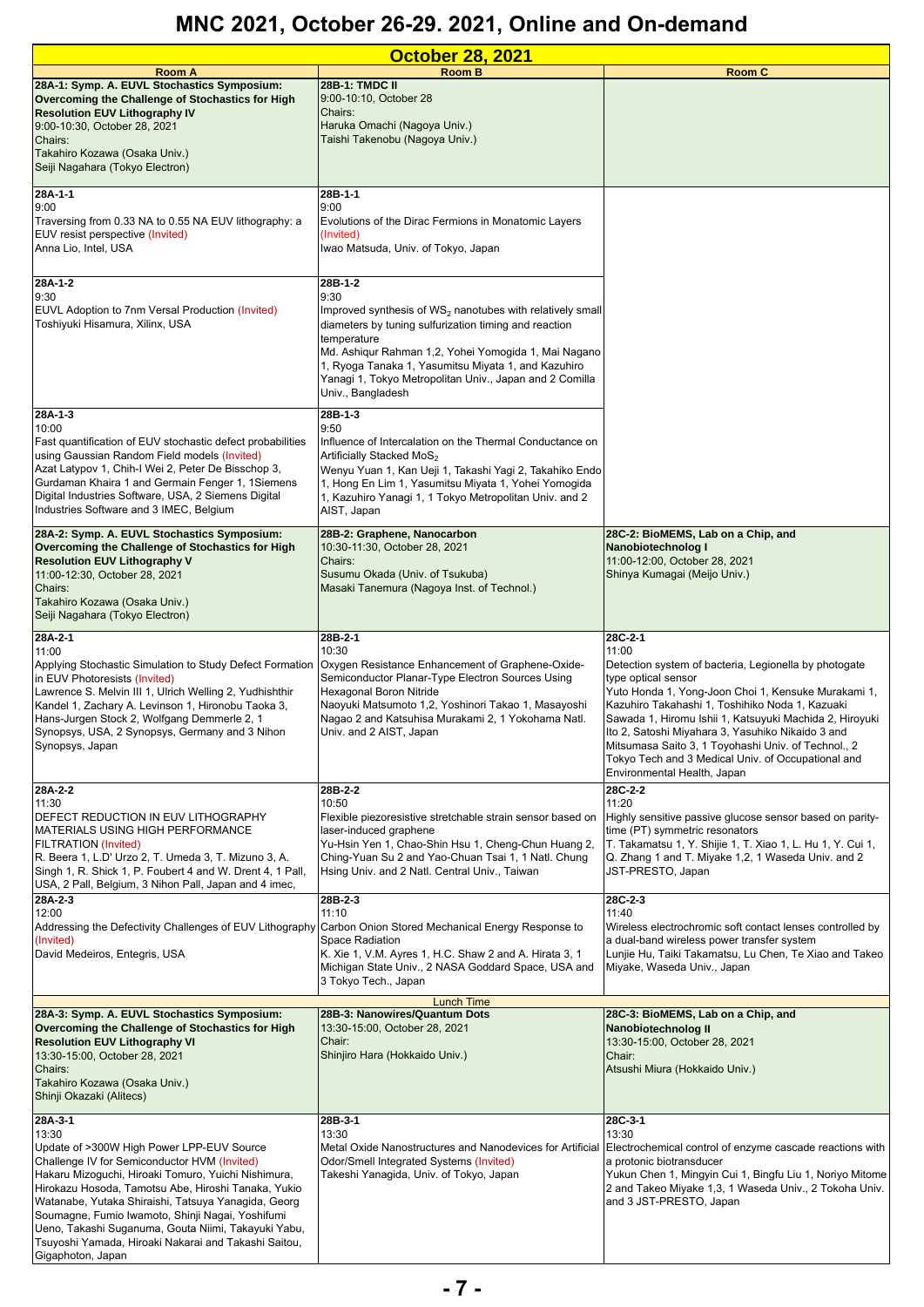| 28A-3-2<br>14:00<br>EUV resist material and process optimization for reducing<br>stochastics effects in EUV lithography (Invited)<br>Seiji Nagahara, Tokyo Electron, Japan                                                                                                                                                                    | 28B-3-2<br>14:00<br>Formation and optical characteristics of GaN:Eu/GaN<br>core-shell nanowires grown by organometallic vapor<br>phase epitaxy<br>T. Otabara, J. Tatebayashi, S. Hasegawa, S. Ichikawa, M.<br>Ashida and Y. Fujiwara, Osaka Univ., Japan                                                                                                             | 28C-3-2<br>13:50<br>Bottom-up fabrication of bicontinuously structured and<br>diffusion-functionalized microneedles as a platform for<br>sustained drug delivery applications<br>Takuya Miyazaki 1,2, Kevin Barthelmes 1,2, Kiyoshi<br>Ikehara 1, Yuji Miyahara 2 and Akira Matsumoto 1,2, 1<br>KISTEC and 2 Tokyo Medical and Dental Univ., Japan |
|-----------------------------------------------------------------------------------------------------------------------------------------------------------------------------------------------------------------------------------------------------------------------------------------------------------------------------------------------|----------------------------------------------------------------------------------------------------------------------------------------------------------------------------------------------------------------------------------------------------------------------------------------------------------------------------------------------------------------------|----------------------------------------------------------------------------------------------------------------------------------------------------------------------------------------------------------------------------------------------------------------------------------------------------------------------------------------------------|
| 28A-3-3<br>14:30<br>A study of the effect of EUV masks on the EUVL<br>stochastics (Invited)<br>Yasutaka Morikawa, DNP, Japan                                                                                                                                                                                                                  | 28B-3-3<br>14:20<br>AIGaOx Nanowires Phosphor Obtained by Wet Oxidation<br>of AIGaAs Providing a White Light Under UV-LED<br><b>Illumination</b><br>Takeru Tanigawa, Rikuo Tsutsumi and Fumitaro Ishikawa,<br>Ehime Univ., Japan                                                                                                                                     | 28C-3-3<br>14:10<br>Development of shape prediction model for nanoparticles<br>in liquid based on deep learning analysis of Brownian<br>motion<br>Hiroaki Fukuda 1, Hiromi Kuramochi 1, Hiroaki Takehara<br>1,2, and Takanori Ichiki 1,2, 1 Univ. of Tokyo and 2<br>iCONM, Japan                                                                   |
|                                                                                                                                                                                                                                                                                                                                               | 28B-3-4<br>14:40<br>Near-infrared dual-wavelength surface-emitting light<br>source using a vertical cavity resonating with discrete<br>emission wavelengths of InAs quantum dots<br>J. Oshima 1, N. Ozaki 1, H. Oda 2, E. Watanabe 3, H.<br>Ohsato 3, N. Ikeda 3, Y. Sugimoto 3 and R. Hogg 4, 1<br>Wakayama Univ., 2 CIST, 3 NIMS, Japan and 4 Univ.<br>Glasgow, UK | 28C-3-4<br>14:30<br>In-Mold Flexible Hybrid Electronics (FHE) Based on<br>Advanced Wafer-Level Packaging with Chiplets (Invited)<br>Takafumi Fukushima, Tohoku Univ., Japan                                                                                                                                                                        |
| 28A-4-1: Symp. A. EUVL Stochastics Symposium:<br>Overcoming the Challenge of Stochastics for High<br><b>Resolution EUV Lithography VII</b><br>15:15-16:45, October 28, 2021<br>Seiji Nagahara (Tokyo Electron)<br>Shinji Okazaki (Alitecs)                                                                                                    | 28B-4: Nanoelectronics<br>15:30-17:00, October 28<br>Chair:<br>Yuuichiro Mitani (Tokyo City Univ.)                                                                                                                                                                                                                                                                   | 28C-4: Symp. C. Biological Phenomena and Functions<br>within Micro- and Nanospace<br>16:00-18:00, October 28<br>Chairs:<br>Kazuaki Furukawa (Meisei Univ.)<br>Akihide Hibara (Tohoku Univ.)                                                                                                                                                        |
| 28-A4<br>15:15-16:45<br><b>Panel Discussion</b><br>Seiji Nagahara, Tokyo Electron (TEL), Japan,<br>Anna Lio, Intel, USA,<br>Eelco van Setten, ASML, Netherlands<br>Danilo De Simone, imec, Belgium<br>Patrick Naulleau, Lawrence Berkeley National Lab., USA<br>Takeo Watanabe, Univ. of Hyogo, Japan<br>Harry Levinson, HJL Lithography, USA | 28B-4-1<br>15:30<br>Ultra-sharp three-terminal switch using nano-scale phase<br>transition material (Invited)<br>Takeaki Yajima, Kyushu Univ., Japan                                                                                                                                                                                                                 | 28C-4-1<br>16:00<br>MICROFLUIDIC DEVICES FOR CLINICAL<br>APPLICATIONS (Invited)<br>Manabu Tokeshi 1,2, 1 Hokkaido Univ. and 2 Nagoya<br>Univ., Japan                                                                                                                                                                                               |
|                                                                                                                                                                                                                                                                                                                                               | 28B-4-2<br>16:00<br>Dual switching operation of vertical gate-all-around<br>transistor using InGaAs/GaSb core-shell nanowires on<br>Si<br>Hironori Gamo, Junichi Motohisa and Katsuhiro Tomioka,<br>Hokkaido Univ., Japan                                                                                                                                            | 28C-4-2<br>16:30<br>Biomolecular Needling Systems for Medicals (Invited)<br>Beomjoon Kim, Univ. of Tokyo, Japan                                                                                                                                                                                                                                    |
|                                                                                                                                                                                                                                                                                                                                               | 28B-4-3<br>16:20<br><b>Experimental Investigation of Interface Defect Properties</b><br>in PtO <sub>x</sub> /ZnO Schottky Diodes by Deep Level Transient<br>Spectroscopy<br>Mikiya Matsumura, Takahisa Tanaka and Ken Uchida,<br>Univ. of Tokyo, Japan                                                                                                               | $28C-4-3$<br>17:00<br>Additive fabrication for low-cost, large-area bioelectronics<br>(Invited)<br>Philipp Rinklin, Leroy Grob, Sabine Zips and Bernhard<br>Wolfrum, Technical Univ. of Munich, Germany                                                                                                                                            |
|                                                                                                                                                                                                                                                                                                                                               | 28B-4-4<br>16:40<br>Electronic state analysis of rectangular cross-sectional<br>GeSn nanowires with various geometries and Sn<br>composition<br>M. Sato 1, H. Tanaka 1,2, and T. Kimoto 1, 1 Kyoto Univ.<br>and 2 Osaka Univ., Japan                                                                                                                                 | 28C-4-4<br>17:30<br>RECENT PROGRESS IN METASURFACE<br><b>BIOSENSORS (Invited)</b><br>Masanobu Iwanaga, NIMS, Japan                                                                                                                                                                                                                                 |
| 28A-5: Symp. D. Enhancing technology for next<br>generation lithography I<br>17:15-19:15, October 28, 2021<br>Chairs:<br>Seiji Nagahara (Tokyo Electron)<br>Kouji Asakawa (KIOXIA)                                                                                                                                                            | 28B-5: Atomic Layer Processing (ALP) I<br>18:30-20:10, October 28, 2021<br>Chairs:<br>Hiroshi Arimoto (AIST)<br>Norifusa Sato (NIMS)                                                                                                                                                                                                                                 |                                                                                                                                                                                                                                                                                                                                                    |
| 28A-5-1<br>17:15<br>UV nanoimprint lithography with laser-drilled screen<br>printing, fluorescence alignment, and hybridized resist<br>materials (Invited)<br>Masaru Nakagawa, Tohoku Univ., Japan                                                                                                                                            | 28B-5-1<br>18:30<br>Atomic Layer Processing: A toolbox for fabricating novel<br>functional hybrid materials (Invited)<br>Mato Knez, CIC nano, GUNE BRTA, Spain                                                                                                                                                                                                       |                                                                                                                                                                                                                                                                                                                                                    |
| 28A-5-2<br>17:45<br>CHEMICALLY TAILORED BLOCK COPOLYMERS FOR<br>PATTERNABLE NANOSTRUCTURED MATERIALS<br>(Invited)<br>Teruaki Hayakawa, Tokyo Tech., Japan                                                                                                                                                                                     | 28B-5-2<br>19:00<br>Process Overview of Area Selective Atomic Layer<br>Deposition for Advanced Bottom-up Nanofabrication<br>(Invited)<br>Woohee Kim, Hanyang Univ., Korea                                                                                                                                                                                            |                                                                                                                                                                                                                                                                                                                                                    |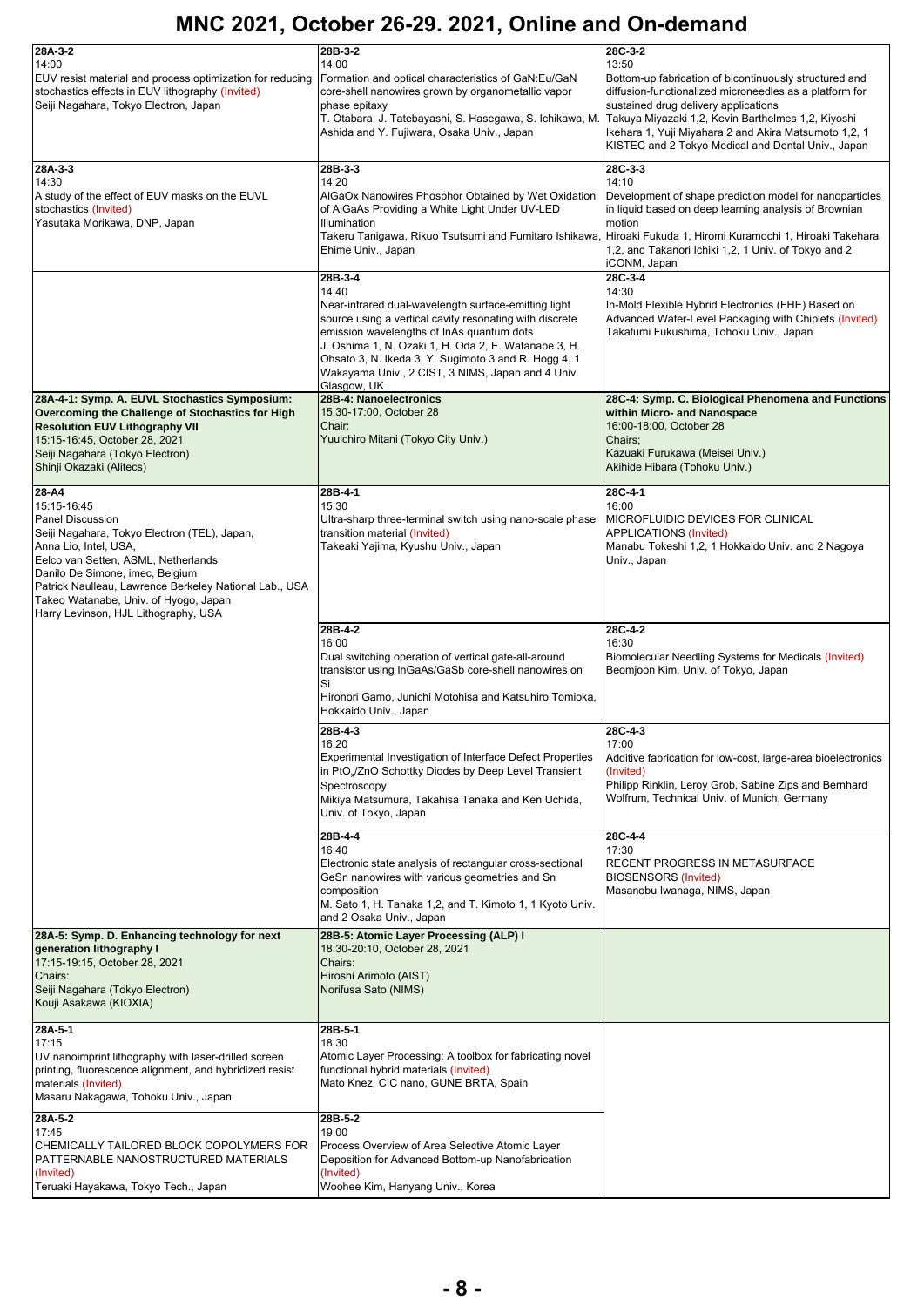| 28A-5-3<br>18:15<br>Development of non-expanding Polymers after Vapor<br>Phase Infiltration and Evaluation of their Etch-resistance<br>(Invited)<br>Norikatsu Sasao, Shinobu Sugimura and Koji Asakawa,<br>KIOXIA, Japan<br>28A-5-4                                                                                                                                                                                                                                                                                                                                           | 28B-5-3<br>19:30<br>PMA Evaluation of TiN ALD in InGaAs Nanosheet<br><b>MOSFETS</b><br>T. Go, M. Kitamura, T. Gotow and Y. Miyamoto, Tokyo<br>Tech., Japan<br>28B-5-4                                                                                                                                                                                                                                                    |  |
|-------------------------------------------------------------------------------------------------------------------------------------------------------------------------------------------------------------------------------------------------------------------------------------------------------------------------------------------------------------------------------------------------------------------------------------------------------------------------------------------------------------------------------------------------------------------------------|--------------------------------------------------------------------------------------------------------------------------------------------------------------------------------------------------------------------------------------------------------------------------------------------------------------------------------------------------------------------------------------------------------------------------|--|
| 18:45<br>$\text{Al}_2\text{O}_3$ nanostructures fabricated by Sequential Infiltration<br>Synthesis in Cylinder Forming PS-b-PMMA Block<br>Copolymer Thin Films (Invited)<br>Michele Perego 1, Alessia Motta 1, Marco Bigatti 1,<br>Gabriele Seguini 1, Federica E. Caligiore 1, Alessia Motta<br>1, Grazia Tallarida 1, Elena Cianci 1, Soonmin Yim 2,<br>Paul Nealey 2, Francesc, Perez Murano 3, Guido<br>Rademaker 4, Ahmed Gharbi 4, Raluca Tiron 4, 1 IMM-<br>CNR Agrate Unit, Italy, 2 Univ. of Chicago, USA, 3 IMB-<br>CNM, CSIC, Spain and 4 CEA-LETI MINATEC, France | 19:50<br>Growth mechanism of the atomic layer deposition of GaN<br>thin films using pentamethylcyclopentadienyl gallium and<br>combinations of NH <sub>3</sub> /H <sub>2</sub> plasma and N <sub>2</sub> plasma<br>M. Mizui, N. Takahashi, S. Higashi and F. Mizutani,<br>Kojundo Chemical Lab., Japan                                                                                                                   |  |
|                                                                                                                                                                                                                                                                                                                                                                                                                                                                                                                                                                               | 20:10-20:20 Break                                                                                                                                                                                                                                                                                                                                                                                                        |  |
|                                                                                                                                                                                                                                                                                                                                                                                                                                                                                                                                                                               | 28B-5: Atomic Layer Processing (ALP) II<br>20:20-22:10, October 28, 2021<br>Chairs:<br>Fumikazu Mizutani (Kojundo Chemical Lab.)<br>Shigeo Yasuhara (Japan Advanced Chemicals)                                                                                                                                                                                                                                           |  |
|                                                                                                                                                                                                                                                                                                                                                                                                                                                                                                                                                                               | 28B-5-5<br>20:20<br>Vapor-phase infiltration for microelectronics applications<br>(Invited)<br>Chang-Yong Nam, Brookhaven National Laboratory, USA                                                                                                                                                                                                                                                                       |  |
|                                                                                                                                                                                                                                                                                                                                                                                                                                                                                                                                                                               | 28B-5-6<br>20:50<br>Surface reaction via cyclic HI and $O_2$ plasma for Ge digital<br>etching<br>H. Ishii 1,2, W. H. Chang 2, H. Ishii 2, M. Ke 1 and T.<br>Maeda 1,2, 1 Tokyo Univ. of Sci. and 2 AIST, Japan                                                                                                                                                                                                           |  |
|                                                                                                                                                                                                                                                                                                                                                                                                                                                                                                                                                                               | 28B-5-7<br>21:10<br>High Temperature Atomic Layer Deposition of Hafnium<br>Oxide using Homoleptic Hafnium Aminoalkoxide<br>Precursor<br>Akihiro Nishida 1,2, Tomoharu Yoshino 2, Yoshiki Ooe 2<br>and Yasutaka Matsuo 1, 1 Hokkaido Univ., 2 ADEKA<br>28B-5-8<br>21:30<br>Multistep inorganic synthesis with atomic layer deposition<br>to fabricate 3-dimensional THz phononic structure<br>Norifusa Satoh, NIMS, Japan |  |
|                                                                                                                                                                                                                                                                                                                                                                                                                                                                                                                                                                               | 28B-5-9<br>21:50<br>Ferroelectric HfZrO <sub>2</sub> downscaling limit on Silicon using O <sub>3</sub> ,<br>and $H2O$ as oxidation agents<br>Heber Hernandez-Arriaga 1, Jaidah Mohan 1, Yong Chan<br>Jung 1, Jin-Hyun Kim 1, Chang-Han Rho 2, Rino Choi 2<br>and Jiyoung Kim 1, 1 Univ. of Texas, USA and 2 Inha<br>Univ., Korea                                                                                         |  |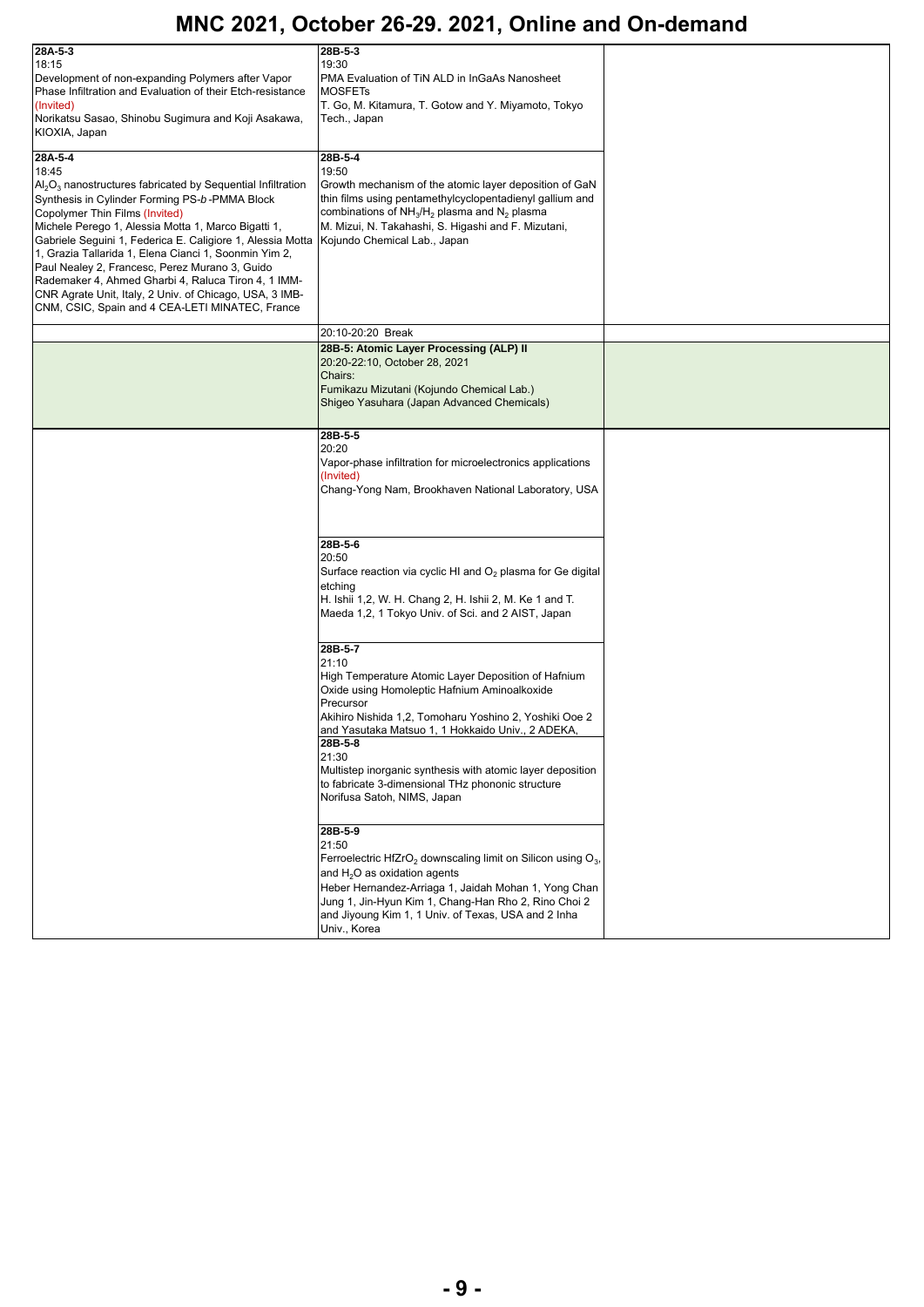| <b>October 29, 2021</b>                                                                                                                                      |                                                                                                         |                                                                                                                  |
|--------------------------------------------------------------------------------------------------------------------------------------------------------------|---------------------------------------------------------------------------------------------------------|------------------------------------------------------------------------------------------------------------------|
| <b>Room A</b>                                                                                                                                                | <b>Room B</b>                                                                                           | Room C                                                                                                           |
| 29A-1: Symp. D. Enhancing technology for next<br>generation lithography II                                                                                   |                                                                                                         | 29C-1: Microsystem Technology and MEMS Session I<br>9:00-10:20, Ocotober 29, 2021                                |
| 9:30-10:30, October 29, 2021                                                                                                                                 |                                                                                                         | Chair:                                                                                                           |
| Chairs:                                                                                                                                                      |                                                                                                         | Sumito Nagasawa (Shibaura Inst. of Technol.)                                                                     |
| Masaru Nakagawa (Tohoku Univ.)                                                                                                                               |                                                                                                         |                                                                                                                  |
| Norikatsu Sasao (Kioxia)                                                                                                                                     |                                                                                                         |                                                                                                                  |
| 29A-1-2<br>9:30                                                                                                                                              |                                                                                                         | 29C-1-1<br>9:00                                                                                                  |
| Leveraging Selective Deposition to Enable Next                                                                                                               |                                                                                                         | Raman Spectroscopic Analysis for Nondestructive                                                                  |
| Generation EUV Lithography and Novel Patterning                                                                                                              |                                                                                                         | Estimation of Bundled Carbon Nanotube Defects Leading                                                            |
| Integration (Invited)<br>Katie lutker-Lee, TEL Technology Center, America, USA                                                                               |                                                                                                         | to Failure<br>Tomohito Kino and and Takahiro Namazu, Kyoto Univ. of                                              |
|                                                                                                                                                              |                                                                                                         | Advanced Sci., Japan                                                                                             |
| 29A-1-3                                                                                                                                                      |                                                                                                         | 29C-1-2                                                                                                          |
| 10:00                                                                                                                                                        |                                                                                                         | 9:20                                                                                                             |
| Post-Polymerization Modification of PS-b-PMMA: A<br>Strategy for Fine-Tuning the Microphase-Separated                                                        |                                                                                                         | Comparison in Sintered Silver Die Attach Failure between<br>Thermal Shocked Test and Four-point Bending Test     |
| Nanostructures (Invited)                                                                                                                                     |                                                                                                         | Keisuke Wakamoto 1,2, Yuga Kumakiri 2, Takukazu                                                                  |
| Takuya Isono 1, Ken Miyagi 2, Takahiro Dazai 2,                                                                                                              |                                                                                                         | Otsuka 1, Ken Nakahara 1 and Takahiro Namazu 2, 1                                                                |
| Kazufumi Sato 2, Redouane Borsali 3, Takuya Yamamoto<br>1, Kenji Tajima 1 and Toshifumi Satoh 1, 1 Hokkaido                                                  |                                                                                                         | ROHM and 2 Kyoto Univ. of Advanced Sci., Japan                                                                   |
| Univ., 2 Tokyo Ohka Kogyo, Japan and 3 Univ. Grenoble                                                                                                        |                                                                                                         |                                                                                                                  |
| Alps, France.                                                                                                                                                |                                                                                                         |                                                                                                                  |
|                                                                                                                                                              |                                                                                                         | 29C-1-3                                                                                                          |
|                                                                                                                                                              |                                                                                                         | 9:40<br>Evaluation of microscale thermal characteristics of cold-                                                |
|                                                                                                                                                              |                                                                                                         | rolled aluminum alloy by thermoreflectance method                                                                |
|                                                                                                                                                              |                                                                                                         | Souto Yamashita and Shugo Miyake, Kobe City College of                                                           |
|                                                                                                                                                              |                                                                                                         | Technol., Japan                                                                                                  |
|                                                                                                                                                              |                                                                                                         | 29C-1-4                                                                                                          |
|                                                                                                                                                              |                                                                                                         | 10:00<br>Study on the thermal behavior of Carbon-Fiber-                                                          |
|                                                                                                                                                              |                                                                                                         | Reinforced-Plastic (CFRP) sheet using a periodic heating                                                         |
|                                                                                                                                                              |                                                                                                         | method                                                                                                           |
|                                                                                                                                                              |                                                                                                         | Sho Nagata 1, Tsuyoshi Nishi 1, Hiromichi Ohta 1,                                                                |
|                                                                                                                                                              |                                                                                                         | Takahiro Igarashi 2 and Shugo Miyake 3, 1 Ibaraki Univ.,<br>2 Japan Atomic Energy Agency and 3 Kobe City College |
|                                                                                                                                                              |                                                                                                         | of Technol., Japan                                                                                               |
| 29A-2: Patterning Materials                                                                                                                                  | 29B-2: NanoTool                                                                                         | 29C-2: Microsystem Technology and MEMS Session II                                                                |
| 11:00-12:30, October 29, 2021<br>Chairs:                                                                                                                     | 10:10-12:20, October 29, 2021<br>Chairs:                                                                | 11:00-12:00, Ocotober 29, 2021<br>Chair:                                                                         |
| Kazumasa Okamoto (Osaka Univ.)                                                                                                                               | Koji Sugano (Kobe Univ.)                                                                                | Ryo Takigawa (Kyushu Univ.)                                                                                      |
| Kazuyo Morita (Oji Holdings)                                                                                                                                 | Takayuki Hoshino (Hirosaki Univ.)                                                                       |                                                                                                                  |
| 29A-2-1                                                                                                                                                      | 29B-2-1 / Keynote-26                                                                                    | 29C-2-1                                                                                                          |
| 11:00                                                                                                                                                        | 10:10                                                                                                   | 11:00                                                                                                            |
| Light-driven fabrication of helical nanostructures and their                                                                                                 | Applications of femtosecond laser amplifier to                                                          | Drift and Noise Characteristics of Sensor Module With A                                                          |
| optical applications(Invited)<br>Dong Ki Yoon, KAIST, Korea                                                                                                  | microprocesses for biological cells (Invited)<br>Yoichiroh Hosokawa, NAIST, Japan                       | Single Axis Gold Proof Mass MEMS Accelerometer for<br>Micro Muscle Sound Measurement                             |
|                                                                                                                                                              |                                                                                                         | Akira Onishi, Kohei Shibata, Akihiro Uchiyama, Katsuyuki                                                         |
|                                                                                                                                                              |                                                                                                         | Machida, Taiki Ogata, Noboru Ishihara, Hirotaka                                                                  |
|                                                                                                                                                              |                                                                                                         | Uchitomi, Tso-Fu Mark Chang, Masato Sone, Yoshihiro<br>Miyake, Kazuya Masu and Hiroyuki Ito, Tokyo Tech.,        |
|                                                                                                                                                              |                                                                                                         | Japan                                                                                                            |
| 29A-2-2                                                                                                                                                      | 29B-2-2                                                                                                 | 29C-2-2                                                                                                          |
| 11:30<br>Effects of Resist-CrN Interaction on Resist Patterns of                                                                                             | 10:50<br>Fabrication and observation of nanopore in two-                                                | 11:20<br>Micro-Hexapod Robot Having an Origami-like SU-8                                                         |
| Chemically Amplified Resists Used for Electron Beam                                                                                                          | dimensional materials using Helium ion microscope                                                       | Coated Rigid Frame                                                                                               |
| Lithography                                                                                                                                                  | (Invited)                                                                                               | Kenjiro Sugimoto and Sumito Nagasawa, Shibaura Inst. of                                                          |
| Akihiro Konda 1, Kazumasa Okamoto 1, Takahiro Kozawa Kentaro Kawai 1, Shogo Sugita, Kohei Noda, Takumi<br>1, and Takao Tamura 2, 1 Osaka Univ. and 2 NuFlare | Hayashi 1, Kenta Arima 1, Kazuya Yamamura 1, and                                                        | Technol., Japan                                                                                                  |
| Technol., Japan                                                                                                                                              | Osamu Tabata 2, 1 Osaka Univ. and 2 Kyoto Univ. of                                                      |                                                                                                                  |
|                                                                                                                                                              | Advanced Science, Japan                                                                                 |                                                                                                                  |
| 29A-2-3                                                                                                                                                      | 29B-2-3                                                                                                 | 29C-2-3                                                                                                          |
| 11:50<br>Decarboxylation and polymerization processes of metal                                                                                               | 11:20<br>Design of Scanning Path for Dynamic Virtual Cathode                                            | 11:40<br>Sensor and Actuator Double Functional Component for                                                     |
| resist ligands                                                                                                                                               | Tool                                                                                                    | Micro Robot Leg Joints                                                                                           |
| T. Otsuka 1, Y. Muroya 1, T. Kozawa 1, T. Ikeda 2, Y.                                                                                                        | Ken Sasaki, Kenki Nomura and Takayuki Hoshino,                                                          | T. Hara and S. Nagasawa, Sibaura Inst. of Technol.,                                                              |
| Komuro 2, and D. Kawana 2, 1 Osaka Univ. and 2 Tokyo<br>Ohka Kogyo, Japan                                                                                    | Hirosaki Univ., Japan                                                                                   | Japan                                                                                                            |
| $29A-2-4$                                                                                                                                                    | 29B-2-4                                                                                                 |                                                                                                                  |
| 12:10                                                                                                                                                        | 11:40                                                                                                   |                                                                                                                  |
| The effects of tetramethyl ammonium hydroxide                                                                                                                | Characterization of nanogap with gold nanoparticle dimer                                                |                                                                                                                  |
| concentration on the dissolution of poly(4-hydroxystyrene)                                                                                                   | controlled by four-point bending for electrical and optical<br>single molecule measurement              |                                                                                                                  |
| Naoki Tanaka 1, Kyoko Matsuoka 1, Takahiro Kozawa 1,                                                                                                         | Yuanzhi Chang, Takayuki Sumitomo, Akio Uesugi, Koji                                                     |                                                                                                                  |
| Takuya Ikeda 2, Yoshitaka Komuro 2, and Daisuke                                                                                                              | Sugano and Yoshitada Isono, Kobe Univ., Japan                                                           |                                                                                                                  |
| Kawana 2, 1 Osaka Univ. and 2 Tokyo Ohka Kogyo,<br>.lanan                                                                                                    |                                                                                                         |                                                                                                                  |
|                                                                                                                                                              | 29B-2-5                                                                                                 |                                                                                                                  |
|                                                                                                                                                              | 12:00                                                                                                   |                                                                                                                  |
|                                                                                                                                                              | Highly sensitive vibration measurement method of<br>nanomechanical resonator using convolutional neural |                                                                                                                  |
|                                                                                                                                                              | network                                                                                                 |                                                                                                                  |
|                                                                                                                                                              | Kohei Tsumune, Shin'ichi Warisawa and Reo Kometani,                                                     |                                                                                                                  |
|                                                                                                                                                              | <u> Univ. of Tokvo Janan</u><br><b>Lunch Time</b>                                                       |                                                                                                                  |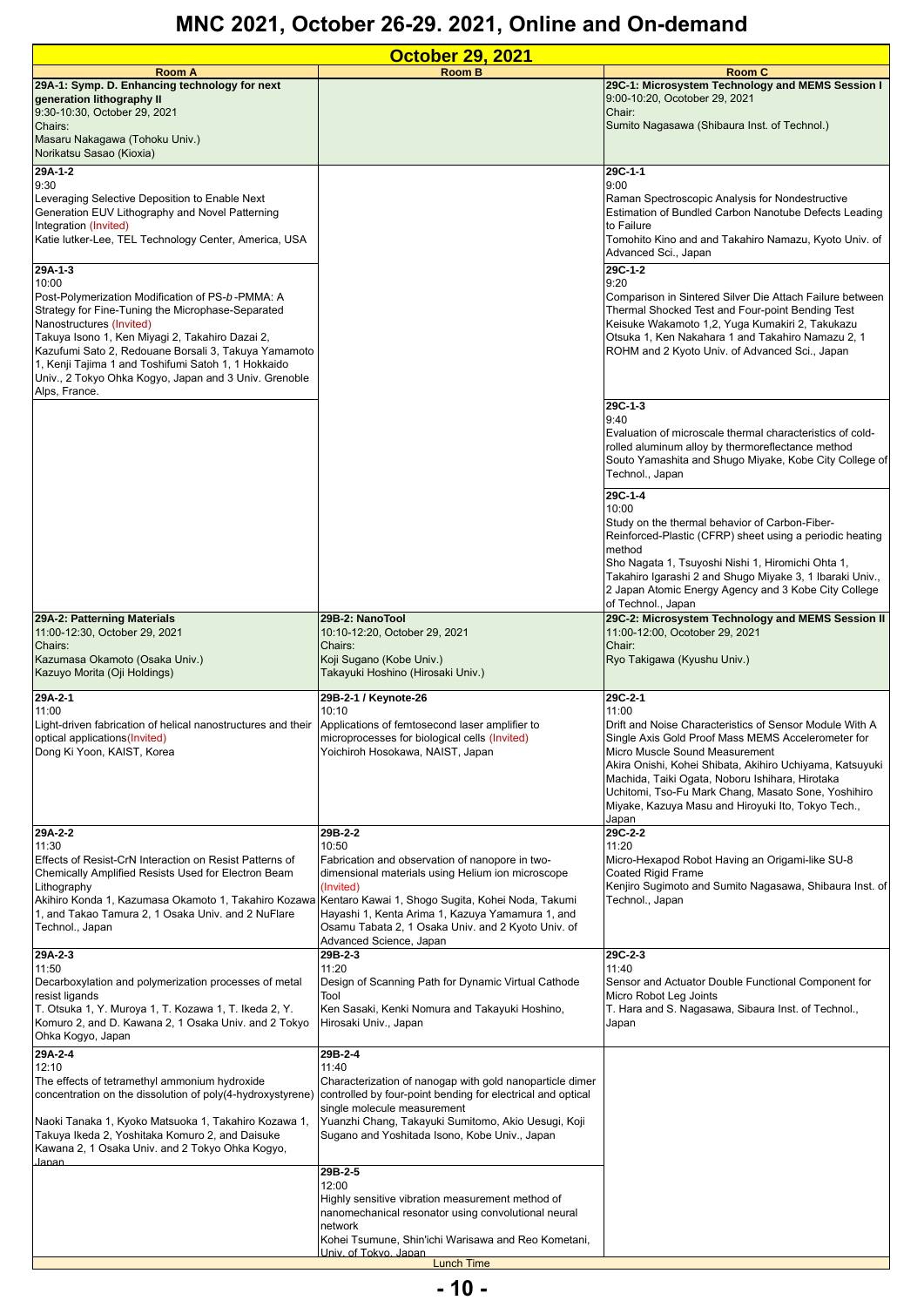| 29A-3: Advanced Photolithography<br>13:30-15:00 October 29, 2021<br>Chairs:<br>Sachiko Kobayashi (KIOXIA)<br>Tetsuo Harada (Univ. of Hyogo)                                                                                                                                               | 29B-3: Nanomaterials<br>13:30-15:20, Ocotober 29, 2021<br>Chairs:<br>Jun Kano (Okayama Univ.)<br>Takao Shimizu (NIMS)                                                                                                                                                                                         | 29C-3: Microsystem Technology and MEMS Session III<br>13:30-14:50, Ocotober 29, 2021<br>Chair:<br>Yoshihiro Hasegawa (Hiroshima City Univ.)                                                                                                                                                                   |
|-------------------------------------------------------------------------------------------------------------------------------------------------------------------------------------------------------------------------------------------------------------------------------------------|---------------------------------------------------------------------------------------------------------------------------------------------------------------------------------------------------------------------------------------------------------------------------------------------------------------|---------------------------------------------------------------------------------------------------------------------------------------------------------------------------------------------------------------------------------------------------------------------------------------------------------------|
| 29A-3-1<br>13:30<br>Challenge of attenuated phase shift mask for EUV<br>lithography (Invited)<br>Ikuya Fukasawa, Yohei Ikebe, Takeshi Aizawa, Tsutomu<br>Shoki, and Takahiro Onoue, HOYA, Japan                                                                                           | 29B-3-1<br>13:30<br>NANO-STRUCTURE CONTROLS AND DEVICE<br>APPLICATIONS OF SPIN-SPRAYED CuO AND Cu <sub>2</sub> O<br><b>FILMS (Invited)</b><br>Nobuhiro Matsushita, Ryosuke Nitta and Yuta Kubota,<br>Tokyo Tech., Japan                                                                                       | 29C-3-1<br>13:30<br>SOI-MEMS device for fabrication and physical properties<br>measurement of single-crystal silicon nanogap with (111)<br>cleavage plane surfaces<br>Masaki Shimofuri, Yoshikazu Hirai, Amit Banerjee and<br>Toshiyuki Tsuchiya, Kyoto Univ., Japan                                          |
| 29A-3-2<br>14:00<br>EUV stochastic resist modeling in high NA<br>R. Tsuzuki and K. Oyama, Tokyo Electron, Japan                                                                                                                                                                           | 29B-3-2<br>14:00<br>Crystalline Phase Transition in Two-dimensional<br>Ruthenate Nanosheets Induced by Cobalt-doping<br>Leanddas Nurdiwijayanto and Takaaki Taniguchi, NIMS,<br>Japan                                                                                                                         | 29C-3-2<br>13:50<br>Sequential Automatic Assembling Method for<br>Microstructure Using Shape Memory Polymer Units<br>K. Kojima and S. Nagasawa, Shibaura Inst. of Technol.,<br>Japan                                                                                                                          |
| 29A-3-3<br>14:20<br>The measurement of the refractive index n and k value of<br>the EUV resist by EUV reflectivity measurement method<br>Yosuke Ohta 1, Atsushi Sekiguchi 1, Tetsuo Harada 2<br>and Takeo Watanabe 2, 1 Litho Tech Japan and 2 Univ.<br>of Hyogo, Japan                   | 29B-3-3<br>14:20<br>Role of Ca in CaF <sub>2</sub> incorporated $ln_2O_3$ transparent<br>conductive films<br>Kaito Oe, Shun Mori, Kotaro Watanabe, Hiroki Nagai,<br>Tomohiro Yamaguchi, Takeyoshi Onuma, Tohru Honda<br>and Shinya Aikawa, Kogakuin Univ., Japan                                              | 29C-3-3<br>14:10<br>Miniaturized pneumatic finger integrated with FPCB strain<br>sensor<br>Yi-Chun Chuang 1, Tun-Yi Cheng 1, Yu-Ching Lin 2,<br>Takahito Ono 2 and Yao-Chuan Tsai 1, 1 Natl. Chung<br>Hsing Univ., Taiwan and 2 Tohoku Univ., Japan                                                           |
| 29A-3-4<br>14:40<br><b>INVESTIGATION OF PROJECTION EXPOSURE</b><br>SYSTEM USING A PAIR OF PARABOLIC MIRRORS<br>Toshiyuki Horiuchi and Hiroshi Kobayashi, Tokyo Denki<br>Univ., Japan                                                                                                      | 29B-3-4<br>14:40<br>Design of high fluorescence Sm3+ doped anatase type<br>$TiO2$ thin film by machine learning using experimental<br><b>XRD</b> patterns<br>Yuri Tamamoto, Mariko Murayama and Xiwei Zhao, Toyo<br>Univ., Japan                                                                              | 29C-3-4<br>14:30<br>MAGNETIC DRIVEN TENTACLES FOR BIO-MIMIC<br><b>MOTION</b><br>Toshiki Murakami and Fujio Tsumori, Kyushu Univ., Japan                                                                                                                                                                       |
|                                                                                                                                                                                                                                                                                           | 29B-3-5<br>15:00<br>Conductivity Improvement of Anti-perovskite Solid<br>Electrolyte $Na3OX$ for Sodium Batteries<br>Wei Shi 1, Masataka Ohta 1, Mariko Murayama 1,2 and<br>Xinwei Zhao 1, 1 Tokyo Univ. of Sci. and 2 Toyo Univ.,<br>Japan                                                                   |                                                                                                                                                                                                                                                                                                               |
| 29A-4: Electron and Ion Beam Technologies<br>15:30-17:00, October 29, 2021<br>Chairs:<br>Makoto Sakakibara (Hitachi)<br>Hiroshi Yamashita (Nuflare Technol.)<br>Junichi Yanagisawa (Univ. of Shiga Pref.)                                                                                 | 29B-4: Nano Devices<br>15:40-17:30, October 29, 2021<br>Chairs:<br>Takashi Tsuchiya (NIMS)<br>Kazuto Hatakeyama (AIST)                                                                                                                                                                                        | 29C-4: Organic Nanomaterials<br>15:30-17:20, October 29, 2021<br>Chairs:<br>Akito Masuhara (Yamagata Univ.)<br>Shusaku Nagano (Rikkyo Univ.)                                                                                                                                                                  |
| $29A-4-1$<br>15:30<br>Deep learning model for 3D profiling of high-aspect-ratio<br>features using high-voltage CD-SEM (Invited)<br>Wei Sun 1, Yasunori Goto 2, Takuma Yamamoto 2 and<br>Keiichiro Hitomi 1, 1 Hitachi and 2 Hitachi High-Tech,<br>Japan                                   | 29B-4-1<br>15:40<br>in situ observation of electrochemical lithiation/delithiation<br>of Si thin film electrodes by X-ray photoelectron<br>spectroscopy (Invited)<br>Takuya Masuda, NIMS and Hokkaido Univ., Japan                                                                                            | 29C-4-1<br>15:30<br>Highly proton-conductive polymer thin films with organized<br>structure and molecularly oriented structure (Invited)<br>Yuki Nagao, JAIST, Japan                                                                                                                                          |
| 29A-4-2<br>16:00<br>Development of electron beam lithography technique for<br>fabrication of highly integrated silicon quantum bits<br>Kimihiko Kato, Yongxun Liu, Shigenori Murakami, Yukinori Go Notake 1, Daiki Nishioka 1, Ukyo Kobayashi 1,<br>Morita and Takahiro Mori, AIST, Japan | 29B-4-2<br>16:10<br>Anomalous Surface Ion conduction of $Ce_{1}$ -xSmxO <sub>2-<math>\delta</math></sub> Thin<br>Film with Mixed Valence State<br>Hideaki Murasawa 1, Daisuke Shiga 2, Koji Horiba 3,<br>Hiroshi Kumigashira 2 and Tohru Higuchi 1, 1 Tokyo<br>Univ. of Sci., 2 Tohoku Univ. and 3 KEK, Japan | 29C-4-2<br>16:00<br>Weakly Acidic Filler-filled Type Polymer Electrolyte<br>Membrane for PEFC<br>Tomohiro Nohara 1, Yukina Suzuki 1, Keisuke Tabata 1,<br>Takaaki Saito 1, Toshihiko Arita 2, Akito Masuhara 1, 1<br>Yamagata Univ. and 2 Tohoku Univ., Japan                                                 |
| 29A-4-3<br>16:20<br>Characterization of Ar beam from the new fast atom beam<br>source<br>R. Morisaki 1, T. Yamazaki 1, C. Oka 1, J. Sakurai 1, T.<br>Akao 2, T. Takahashi 2, H. Tsuji 2, N. Ohno 1, and S.<br>Hata 1, 1 Nagoya Univ., 2 NGK INSULATORS, Japan                             | 29B-4-3<br>16:30<br><b>Fabrication of nanostructured Pt counter electrodes for</b><br>electrochemical sensors<br>Ivan Turkevych, AIST, Japan                                                                                                                                                                  | 29C-4-3<br>16:20<br>Establishing precise control conditions of the emission<br>wavelength on perovskite quantum dots by crystal lattice<br>distortion<br>Ryota Sato, Rikuo Suzuki, Yusaku Morikawa, Satoshi<br>Asakura, Takayuki Chiba and Akito Masuhara, Yamagata<br>Univ., Japan                           |
| 29A-4-4<br>16:40<br>Universal Liquid Metal Alloy Ion Sources (LMAIS) for FIB<br>nanofabrication<br>T. Richter 1, P. Mazarov 1, F. Meyer 1, W. Pilz 1, L.<br>Bischoff 2, and N. Klingner 2, 1 Raith and 2 Helmholtz-<br>Zentrum Dresden-Rossendorf, Germany                                | 29B-4-4<br>16:50<br>Metal-assisted chemical etching of silicon nanowires for<br>nanocomposite field effect transistors<br>Chun-Teng Chen, Jung-Chun Tseng, Hao-Jen Cheng and<br>Gen-Wen Hsieh, Natl. Yang Ming Chiao Tung Univ.,<br>Taiwan                                                                    | 29C-4-4<br>16:40<br>Multi polymer layer-coated silica nanoparticles for polymer<br>electrolyte membrane prepared by RAFT polymerization<br>with particles<br>Keisuke Tabata 1, Haruki Nakazaki 1, Tomohiro Nohara<br>1, Toshihiko Arita 2 and Akito Masuhara 1, 1 Yamagata<br>Univ. and 2 Tohoku Univ., Japan |
|                                                                                                                                                                                                                                                                                           | 29B-4-5<br>17:10<br>Demonstration of flexible transparent conductive film<br>using B-doped $In_2O_3$<br>Shun Mori, Yukiya Ichinoseki, Kotaro Watanabe, Kaito<br>Murano, Kaito Oe, Hiroki Nagai, Tomohiro Yamaguchi,<br>Takeyoshi Onuma, Tohru Honda and Shinya Aikawa<br>Kogakuin Univ., Japan                | 29C-4-5<br>17:00<br>Ultrapure-blue Light-emitting Electrochemical Cell Using<br>$\nu$ -DABNA<br>Yuki Tanaka 1, Jiang Pu 1, Takuji Hatakeyama 2 and<br>Taishi Takenobu 1, 1 Nagoya Univ. and 2 Kwansei<br>Gakuin Univ., Japan                                                                                  |